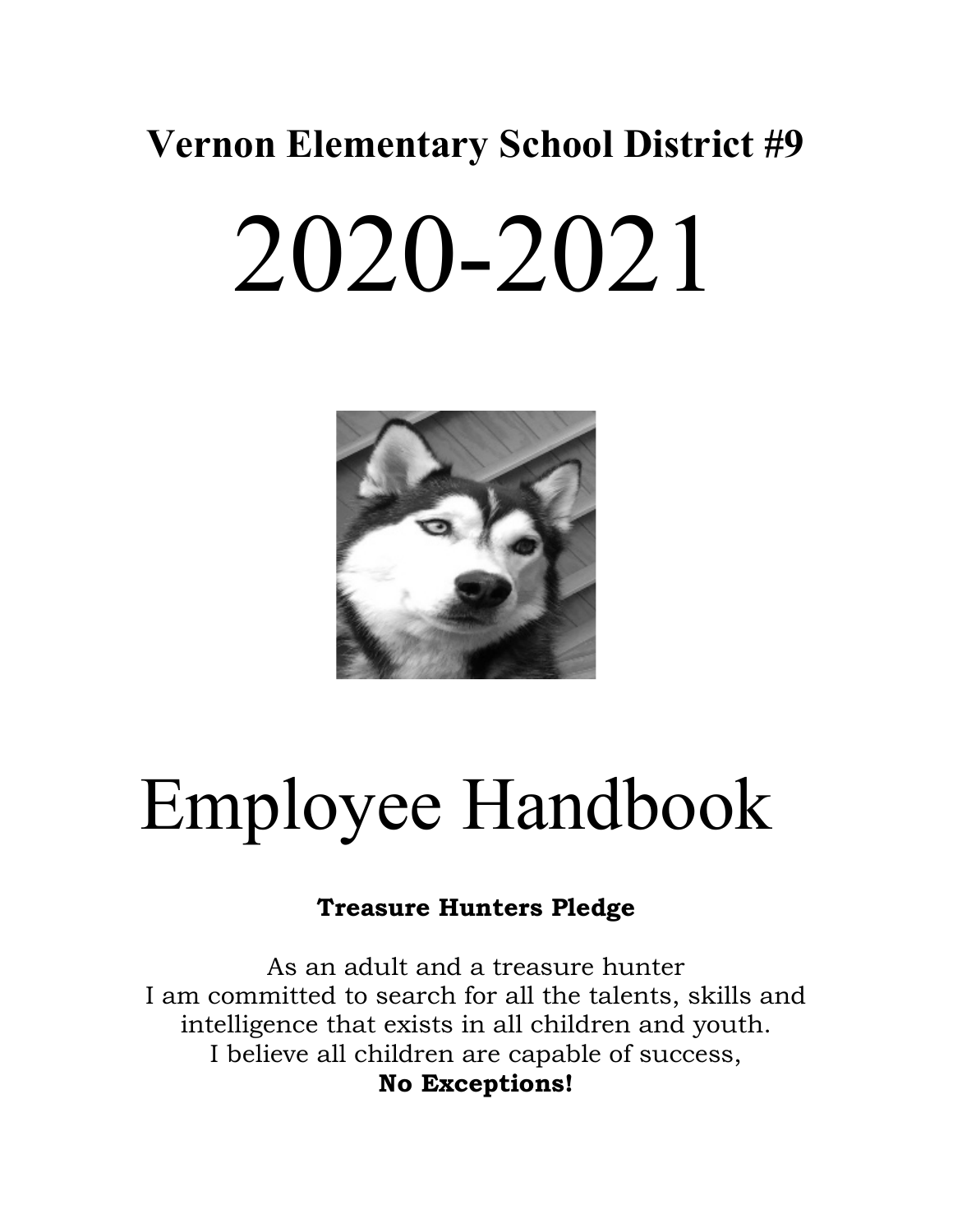| VERNON ELEMENTARY SCHOOL DISTRICT MISSION STATEMENT4 |     |
|------------------------------------------------------|-----|
|                                                      |     |
|                                                      |     |
|                                                      |     |
|                                                      |     |
|                                                      |     |
|                                                      |     |
|                                                      |     |
|                                                      |     |
|                                                      |     |
|                                                      |     |
|                                                      |     |
|                                                      |     |
|                                                      |     |
|                                                      |     |
|                                                      |     |
|                                                      |     |
|                                                      |     |
|                                                      |     |
|                                                      |     |
|                                                      |     |
|                                                      |     |
|                                                      |     |
|                                                      |     |
|                                                      |     |
|                                                      |     |
|                                                      |     |
|                                                      |     |
|                                                      |     |
|                                                      |     |
|                                                      |     |
|                                                      |     |
|                                                      |     |
|                                                      |     |
|                                                      |     |
|                                                      |     |
|                                                      |     |
| P.A.W.S.                                             | 20  |
|                                                      |     |
|                                                      |     |
|                                                      |     |
|                                                      |     |
|                                                      |     |
|                                                      |     |
|                                                      | .24 |
|                                                      |     |
|                                                      |     |
|                                                      |     |
|                                                      |     |
|                                                      |     |
|                                                      |     |

 $\ddot{\text{II}}$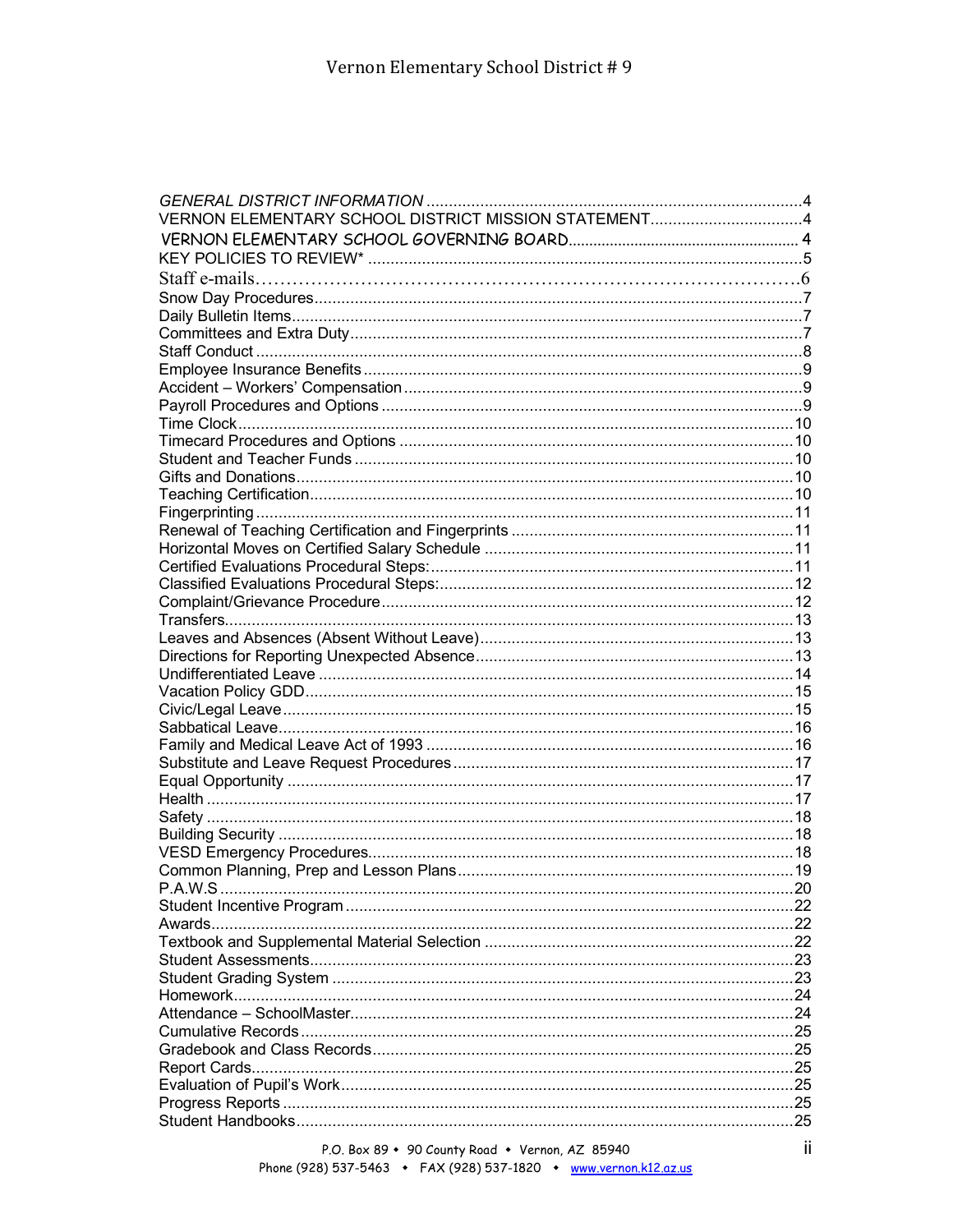| $\alpha$ chon literature $\gamma$ behoof bistrict $\beta$ |  |
|-----------------------------------------------------------|--|
|                                                           |  |
|                                                           |  |
|                                                           |  |
|                                                           |  |
|                                                           |  |
|                                                           |  |
|                                                           |  |
|                                                           |  |
| Student Athletics.                                        |  |
|                                                           |  |
|                                                           |  |
|                                                           |  |
|                                                           |  |
|                                                           |  |
|                                                           |  |
|                                                           |  |
|                                                           |  |
|                                                           |  |
|                                                           |  |
|                                                           |  |
|                                                           |  |
|                                                           |  |
|                                                           |  |
|                                                           |  |
|                                                           |  |
|                                                           |  |
|                                                           |  |
|                                                           |  |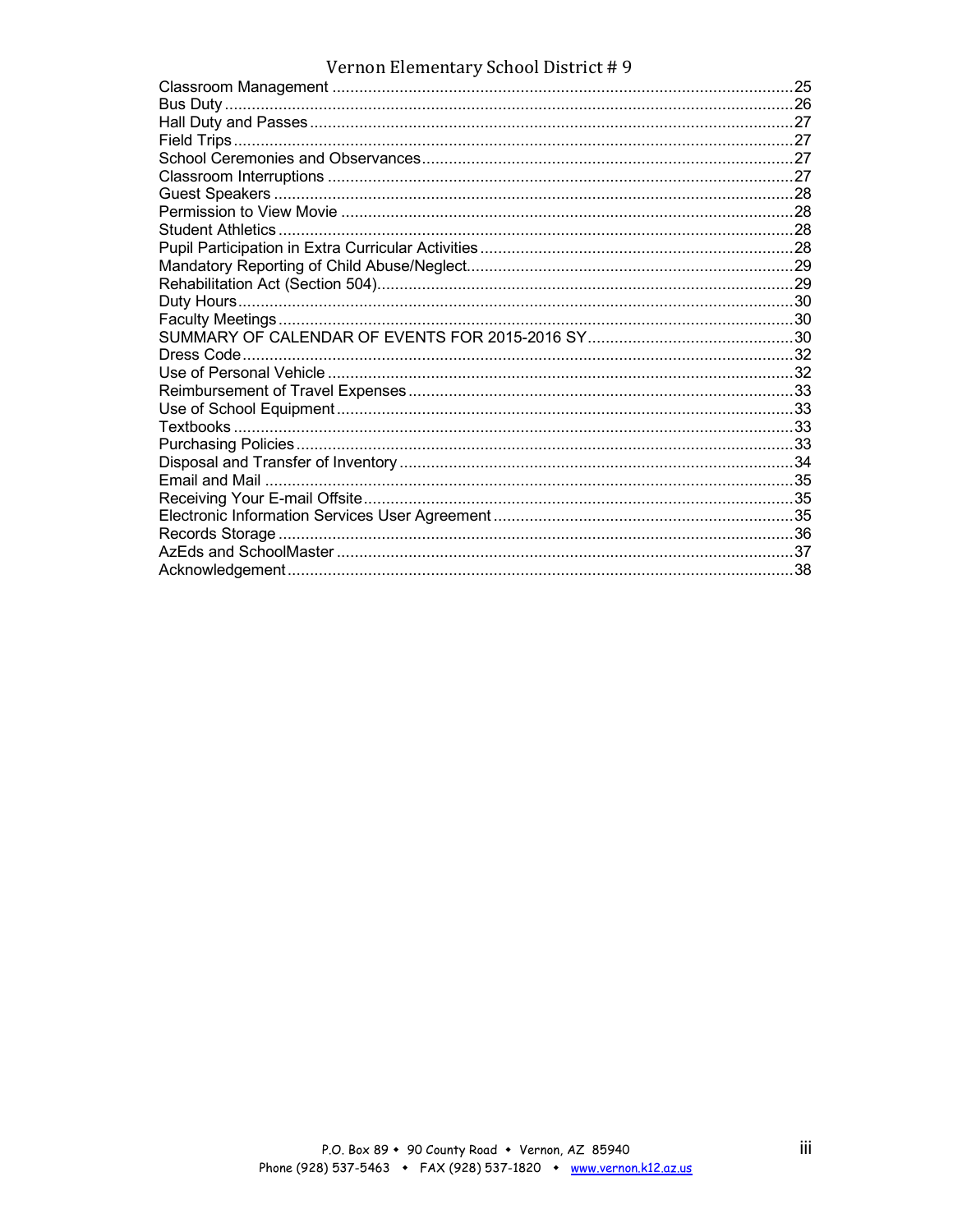# *GENERAL DISTRICT INFORMATION*

#### **VERNON ELEMENTARY SCHOOL DISTRICT MISSION STATEMENT**

# **Mission Statement**

*The mission of Vernon Elementary School is to provide high quality instruction to students in collaboration with parents. Students will develop good study habits and excel in critical thinking skills, which will be evidenced through strong written and verbal communication skills. The school culture will be based on individualized instruction while promoting community values in a safe learning environment.* 

# **VERNON ELEMENTARY SCHOOL GOVERNING BOARD**

**John Wilhelm, Governing Board President January 1, 2019 – December 31, 2022 Deanna Hunt, Governing Board Clerk January 1, 2017 – December 31, 2020 Steve Harmon, Governing Board Member Irene Humphrey, Governing Board Member January 1, 2019 – December 31, 2020 Bill Stulce, Governing Board Member July 15, 2019 – December 31, 2020**

**All meetings of the Governing Board are open to the public. Employees are encouraged to attend.**

Regular school board meetings are held on the second Tuesday of each calendar month beginning at 5:30 p.m. If the regular meeting date falls on a legal holiday, the meeting will be held on the following day. Special meetings may be called whenever deemed necessary by the Governing Board with at least 24 hours' prior public notice. Unless otherwise posted, all meetings are held at the Vernon Elementary School Library located at 90 County Road 3139, Vernon, Arizona.

Governing Board meetings will be posted on the outside bulletin board located next to the double front doors and on the bulletin board outside the main exit gate. Both locations are open to the public Monday through Thursday from 7:30 a.m. to 4:30 p.m. except legal holidays. The public may obtain an agenda for the meeting(s) by calling the District office at (928) 537-5463 or the agenda may be viewed at the District website http://www.vernon.k12.az.us.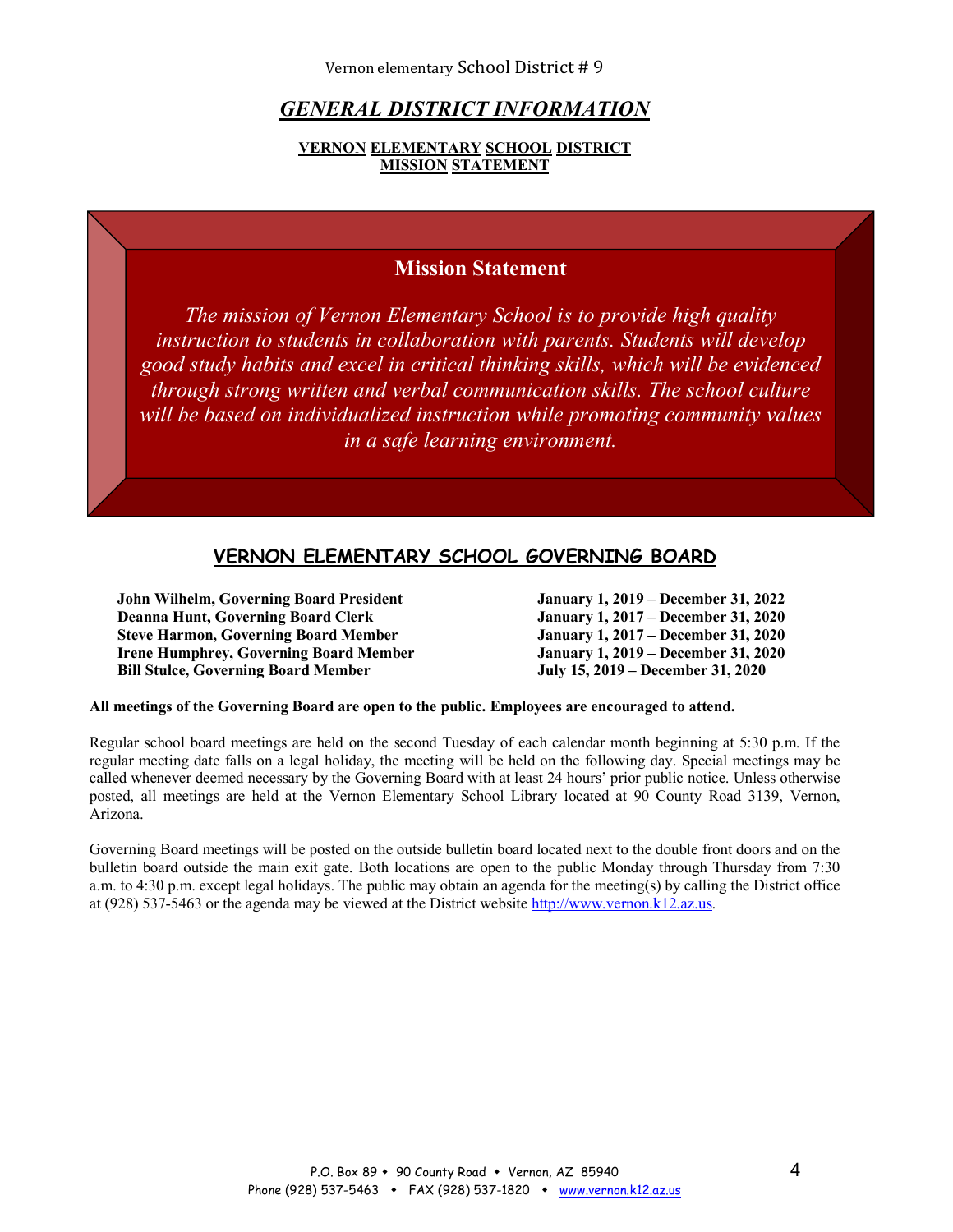#### **POLICY TITLE** POLICY CODE

| <b>Sexual Harassment</b>                             | ACA           |
|------------------------------------------------------|---------------|
| <b>School-Based Management</b>                       | CFD/R         |
| School & Personal Property Replacement/Restitution   | <b>ECAD</b>   |
| <b>Student Transportation in Private Vehicles</b>    | <b>EEAG</b>   |
| <b>Accident Reports</b>                              | <b>EBBB</b>   |
| <b>Staff Ethics</b>                                  | GBEA          |
| Drug Free Workplace                                  | GBEC          |
| Smoking by Staff Members                             | GBED          |
| <b>Staff Conduct with Students</b>                   | <b>GBEEB</b>  |
| <b>Staff Participation in Political Activities</b>   | <b>GBI</b>    |
| <b>Board Communications with Staff Members</b>       | <b>BHC</b>    |
| <b>Staff Grievances</b>                              | GBK/R         |
| Professional/Support Staff Leave                     | <b>GCCA</b>   |
| Prof./ Support Staff Leave of Absence Without Pay    | GCCC          |
| Prof. Staff Voluntary Transfer of Accrued Sick Leave | GCCG          |
| Teaching About Drugs, Alcohol and Tobacco            | <b>IHAMA</b>  |
| <b>Field Trips</b>                                   | <b>IJOA/R</b> |
| Instructional Resources and Materials                | IJ            |
| <b>School Volunteers</b>                             | <b>IJOC</b>   |
| Technological Resources (Movies/Videos)              | IJND/R        |
| Use of Technological Resources in Instruction        | IJNDB/R/E     |
| Homework                                             | IKB           |
| Teaching About Controversial/Sensitive Issues        | <b>IMB</b>    |
| <b>Student Absences and Excuses</b>                  | <b>JH</b>     |
| <b>Open/Closed Campus</b>                            | JHCA          |
| <b>Student Conduct</b>                               | JIC           |
| Student Violence/Harassment/Intimidation/Bullying    | JICK          |
| <b>Weapons in School</b>                             | <b>JICI</b>   |
| Hazing                                               | JICFA         |
| <b>Student Fund Raising Activities</b>               | JJE/R         |
| <b>Extracurricular Activity Eligibility</b>          | JJJ           |
| <b>Corporal Punishment</b>                           | JKA           |
| Reporting Child Abuse                                | <b>JLF</b>    |
| <b>Student Safety</b>                                | <b>JLI</b>    |
| <b>Student Dismissal Precautions</b>                 | JLIB/R        |
| <b>Student Records</b>                               | JR/R          |
| Public Concerns/Complaints About Personnel           | <b>KEB/R</b>  |

**\* Employees are responsible for knowing and following all District policies. Policy manuals can be accessed at http://lp.ctspublish.com/asba**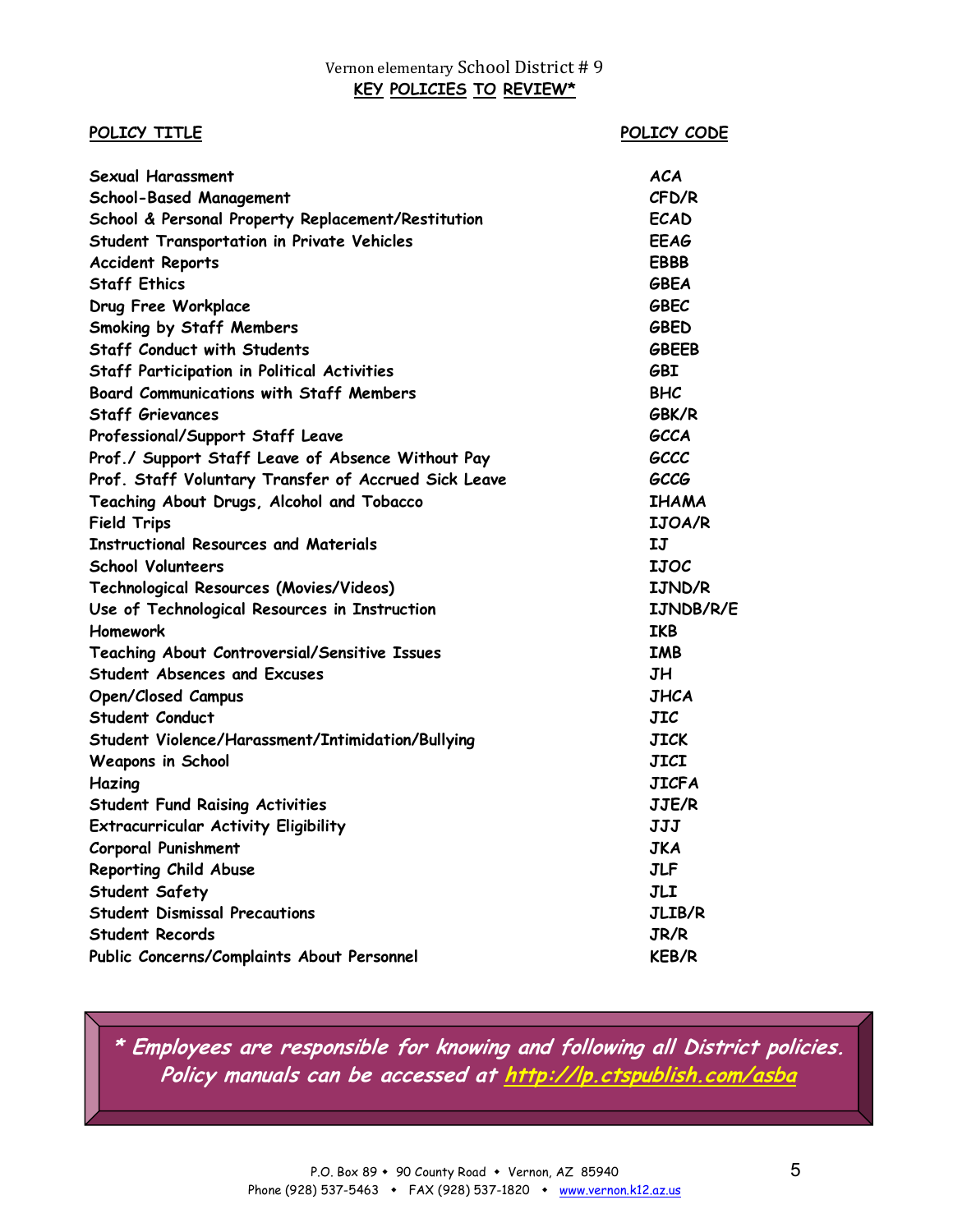# **Staff Telephone Extensions & Email Directory**

**FY 2020-2021**

| <b>LOCATION</b>                               | <b>STAFF</b>              | EXT. | <b>EMAIL</b>                  |
|-----------------------------------------------|---------------------------|------|-------------------------------|
| <b>Principal/Superintendent</b>               | <b>Dr. Monica Barajas</b> | 108  | mbarajas@vernon.k12.az.us     |
| <b>Reception/Admin/Board Sec.</b>             | <b>Karol Coffman</b>      | 100  | kcoffman@vernon.k12.az.us     |
| <b>Bus/Finance Assistant/Payroll</b>          | <b>Nicolette Gardner</b>  | 104  | ngardner@vernon.k12.az.us     |
| <b>Business Manager</b>                       | <b>Mary Adams</b>         | 105  | madams@vernon.k12.az.us       |
| <b>Admin/Preschool</b>                        | <b>Joyce Madrid</b>       | 105  | jmadrid@vernon.k12.az.us      |
| <b>Preschool/Kindergarten</b>                 | <b>Kristen Orton</b>      | 162  | korton@vernon.k12.az.us       |
| 1st Grade Classroom                           | <b>Ashley Umphress</b>    | 164  | aumphress@vernon.k12.az.us    |
| 2 <sup>nd</sup> Grade Classroom               | <b>Kendra McGrew</b>      | 113  | kmcgrew@vernon.k12.az.us      |
| 3rd Grade Classroom                           | <b>Tammy Yost</b>         | 116  | tyost@vernon.k12.az.us        |
| 4 <sup>th</sup> Grade Classroom               | <b>Thea Wilson</b>        | 118  | twilson@vernon.k12.az.us      |
| 5 <sup>th</sup> Grade Classroom               | <b>Stephanie King</b>     | 211  | sking@vernon.k12.az.us        |
| 6th Grade Classroom                           | <b>Liza Messersmith</b>   | 130  | Imessersmith@vernon.k12.az.us |
| 7th Grade Classroom                           | <b>Lisa Marean</b>        | 111  | Imarean@vernon.k12.az.us      |
| 8 <sup>th</sup> Grade Classroom               | <b>Andrew Madrid</b>      | 123  | amadrid@vernon.k12.az.us      |
| <b>Physical Education</b>                     | <b>Scott Landis</b>       | 151  | slandis@vernon.k12.az.us      |
|                                               |                           |      |                               |
| <b>Cafeteria</b>                              | <b>Suzanne Chapman</b>    | 140  | swalters@vernon.k12.az.us     |
|                                               | <b>Darla Rider</b>        | 140  | drider@vernon.k12.az.us       |
| <b>Special Services</b>                       |                           |      |                               |
|                                               |                           |      |                               |
| <b>Computer Lab</b>                           | <b>Rob Lefrandt</b>       | 152  | rlefrandt@vernon.k12.az.us    |
|                                               |                           |      |                               |
| <b>Spec Ed Teacher/Coordinator Amy Nelson</b> |                           | 134  | anelson@vernon.k12.az.us      |
| <b>SPED Aid</b>                               | <b>Stacey Leach</b>       | 134  | sleach@vernon.k12.az.us       |
| <b>SPED Aid</b>                               | <b>Susan Larson</b>       | 134  | slarson@vernon.k12.az.us      |
| Aid                                           | <b>Renee West-Napper</b>  |      | rwestnapper@vernon.k12.az.us  |
| <b>Transportation/Maintenance</b>             | <b>Jessica Wheeler</b>    | 154  | jwheeler@vernon.k12.az.us     |
|                                               | <b>Cole Merifield</b>     | 154  | cmerifield@vernon.k12.az.us   |
|                                               | <b>Betsy Elvendahl</b>    | 154  | belvendahl@vernon.k12.az.us   |
|                                               | <b>Geraldine Kocher</b>   | 154  | gkocher@vernon.k12.az.us      |
|                                               | <b>Bill Jones</b>         | 154  | djones@vernon.k12.az.us       |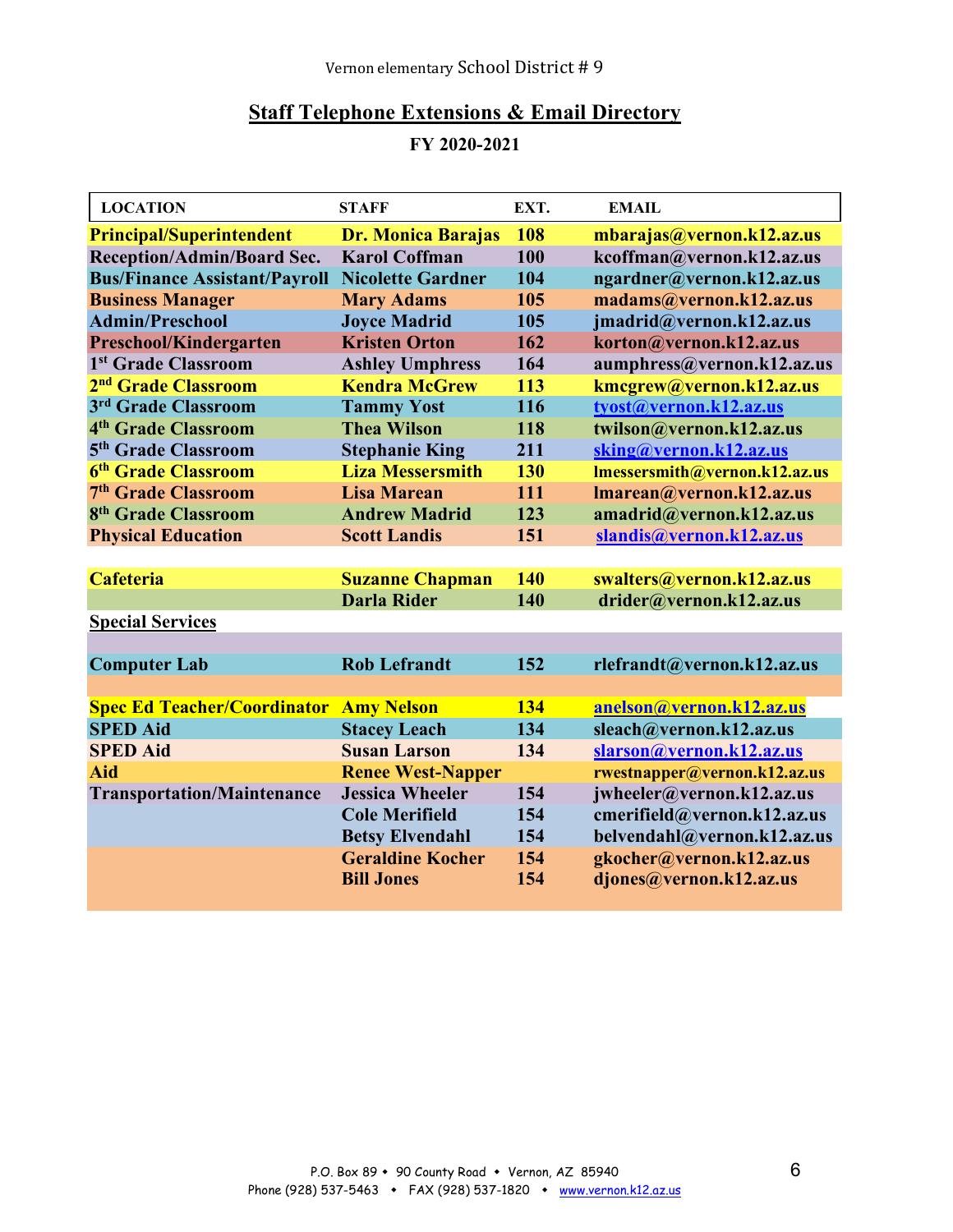# **Snow Day Procedures**

In the event of extreme weather conditions, the Superintendent may choose to close or delay the opening of school. Classes will not be held, buses will not run or both may be delayed for two (2) hours depending upon road conditions and forecasted weather. Although employees will be contacted through our automative system and the phone tree, in the event of school closure, employees should listen to local radio stations.

# **Daily Bulletin Items**

Each day the front office will email all staff a Daily Bulletin. This bulletin contains information on events for the day and the upcoming week. The bulletin will be delivered by 9:00 AM each day. It is the teacher's responsibility to review the bulletin every day and to make any announcements that may be in the bulletin for student information. If you would like something put in the Daily Bulletin, please have it to Karol no later than 8:15 AM to be included in that day's edition.

# **Committees and Extra Duty**

From time to time committees may need to be established to carry out important functions of the District. The Superintendent is responsible for the creation of administrative committees.

Extra Duty assignments generally come with additional compensation. These may include such responsibilities as interscholastic activities, after school activities and clubs. The Superintendent is responsible for the appointment of staff to perform extra duty activities and the selection of staff members to fulfill these duties will be based upon the experience and expertise in the specific activity. All staff members who are interested in an extra duty will **be required to turn in a letter of interest.** If no teacher volunteers, the Superintendent may appoint staff members to sponsor the activity.

# **Additional Opportunities to Increase Salary**

• Proposition  $301 - Pay$  for performance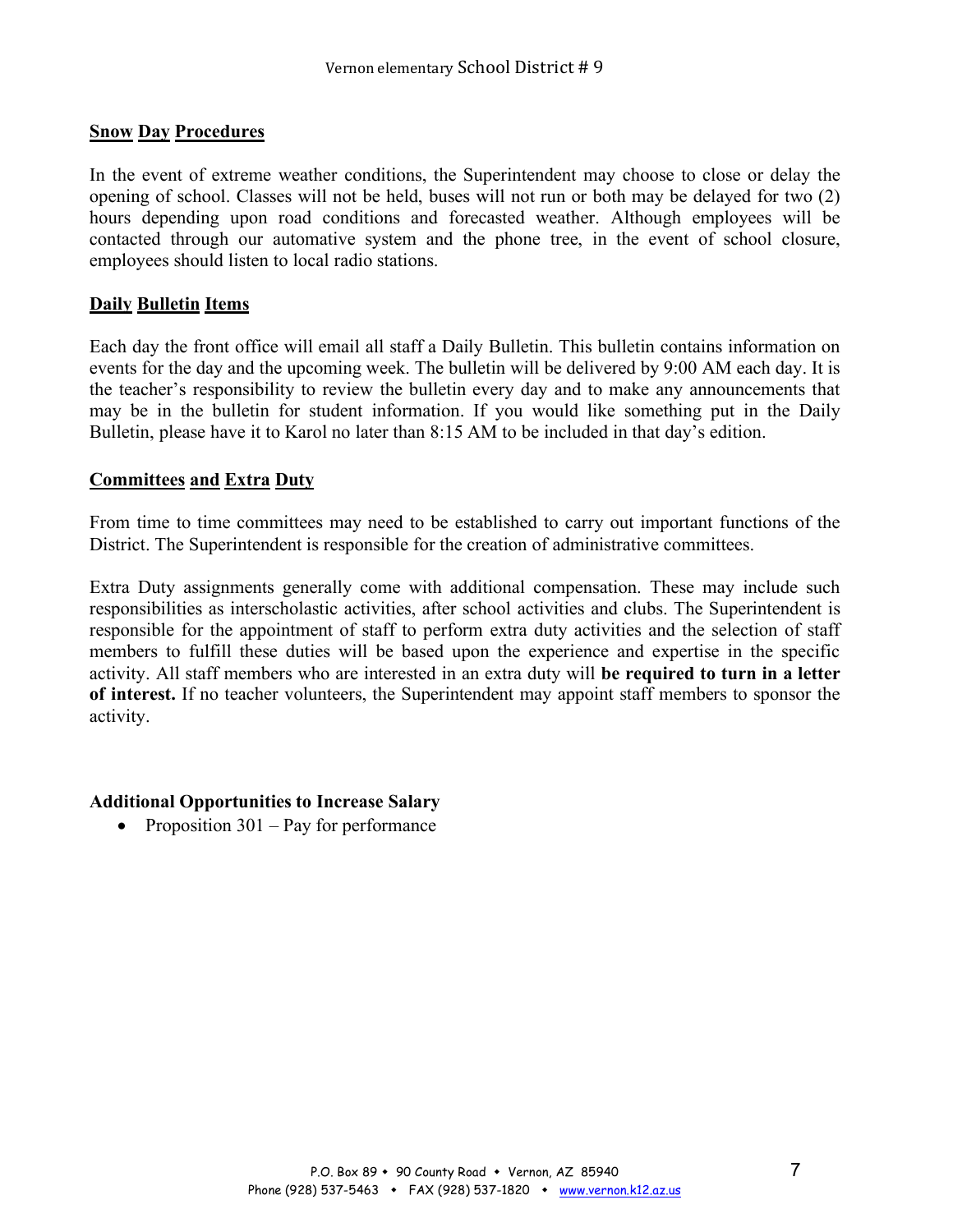# **Staff Conduct**

No employee, while on or using school property, otherwise acting as an agent or working in an official capacity for the District shall engage in:

- Physical or verbal abuse of, or threat of harm to, anyone.
- Causing damage or threat of damage to property of the District or property of a member of the community or a visitor to the school when the property is located on premises controlled by the District.
- Forceful or unauthorized entry to or occupation of District facilities, including buildings and grounds.
- Use, possession, distribution, or sale of alcohol or of drugs or other illegal substances.
- Use of profane or abusive language, symbols, or conducts.
- Failure to comply with lawful direction of District officials, security officers, or any other law-enforcement officer, or failure to identify oneself to such officials or officers when lawfully requested to do so.
- The carrying or possession of a weapon on school grounds without authorization from the District Administrator.
- A violation of District policies and regulations.
- Any conduct violating federal, state, or applicable municipal law or regulation.
- Any other conduct that may obstruct, disrupt, or interfere with teaching, research, service, administrative, or disciplinary functions of the District, or any other activity sponsored or approved by the Board.

In addition to the foregoing, all staff members are expected to:

- Thoroughly acquaint themselves with the rules, regulations, and other information applicable to them contained within the policies of the Board.
- Conduct themselves in a manner consistent with effective and orderly education and to protect the students and the District property.
- Maintain order in a manner consistent with District policies and regulations.
- Comply promptly with all orders of the District Administrator and the administrator who is their immediate supervisor.
- Dress and maintain a general appearance that reflects their position and does not detract from the educational program of the school.
- Comply with the requirement of A.R.S. 15-515 by immediately reporting to the District Administrator or the administrator who is their immediate supervisor:

§ A violation of A.R.S. 13-3102 [possession of a deadly weapon on school grounds].

- § A violation of A.R.S. 13-3111 [possession of a firearm by a minor without authorization (in Maricopa and Pima Counties and where otherwise adopted by local ordinance)].
- § A violation of A.R.S. 13-3411 [possession, use or intent to sell marijuana, peyote, or dangerous or narcotic drugs, or intent to sell prescription-only drugs in a drug-free school zone (i.e., school grounds and the area within three hundred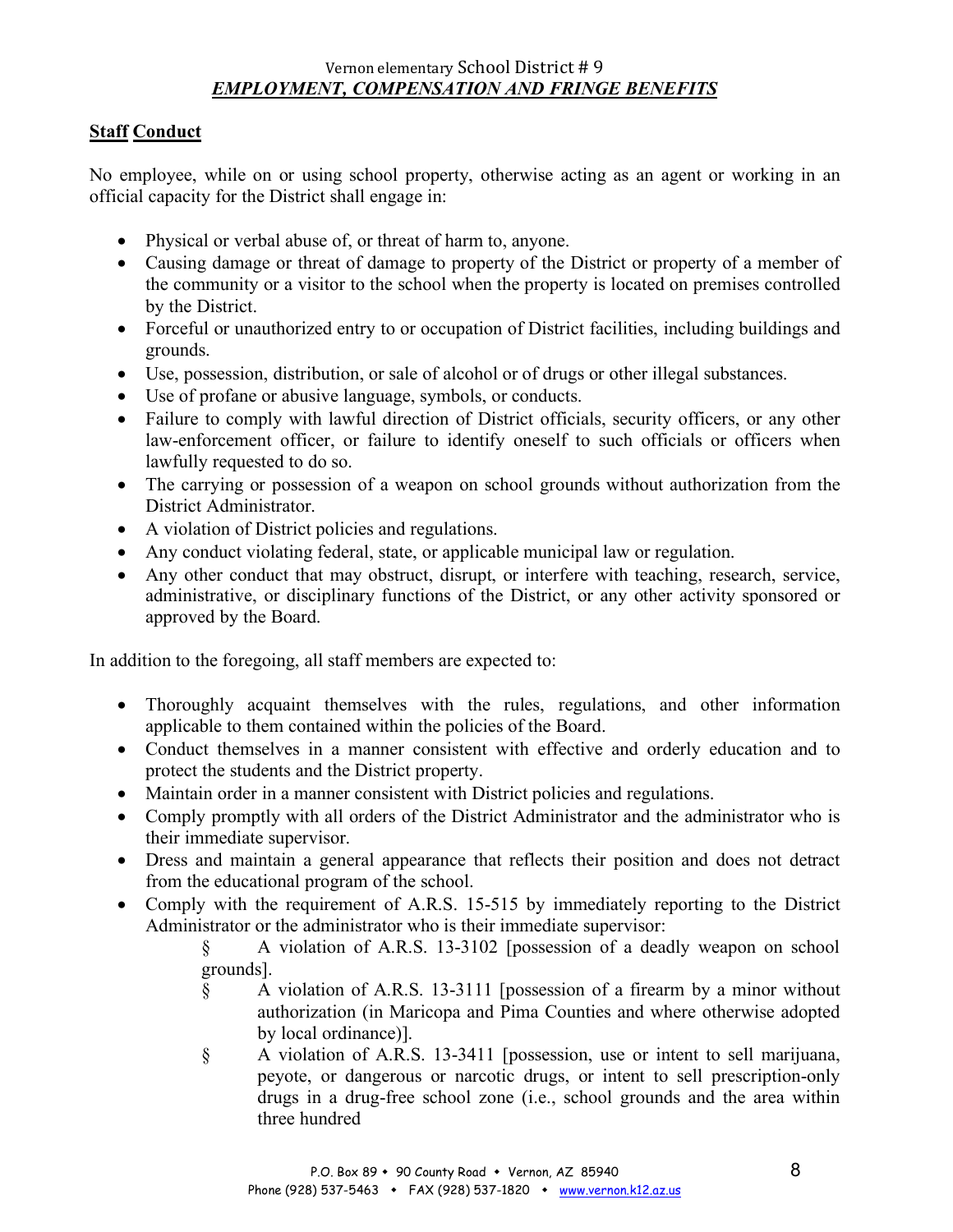(300) feet and public property within on thousand (1,000) feet of school grounds, the area at a school bus stop and a school bus)].

Any administrator receiving a report of a violation of A.R.S. 13-3102, 13-3111 or 13-3411 shall immediately report such violation to a peace officer in compliance with A.R.S. 15-515. Employees of the District who violate these rules are subject to disciplinary action.

# **Employee Insurance Benefits**

Horace Mann Life Insurance Company provides life insurance coverage. Dental and Vision insurance coverage is available, at employee expense and is provided by ASBAIT (Arizona School Boards Association Insurance Trust) and administered through MERITAIN, which will process all claims. Questions concerning insurance coverage should be directed to the Superintendent.

Employee insurance/benefits are provided through ASBAIT/MERITAIN. All insurance information and complete employee insurance packets are available in the main office. Contact the Superintendent for any questions or additional information.

# **Accident – Workers' Compensation**

All employees have a responsibility to maintain a safe condition in their work area. If an unsafe conditions exists which you cannot correct, it must be reported to your principal/supervisor immediately. **All injuries, no matter how minor, must be reported. The employee has the option to waive treatment.** If an accident occurs while you are on duty, you are protected under Workmen's Compensation Insurance.

# YOU MAY NOT BE COVERED IF THE ACCIDENT OR INJURY IS NOT REPORTED *WITHIN 24 HOURS.*

All injuries, no matter how minor, MUST be reported to your supervisor or office health aide who will refer you to the online or assist you with a phone number to report incidents to insurance provider. 911 will be called for extreme cases.

# **Payroll Procedures and Options**

At the beginning of each school year or beginning employment, new employees will complete all necessary payroll forms. If an employee's family status (marriage, divorce, additional children) changes, **it is the responsibility of the employee to notify Human Resources** and complete new applicable forms. It is also the responsibility of the employee to notify Human Resources, in writing, of any address and/or phone number changes.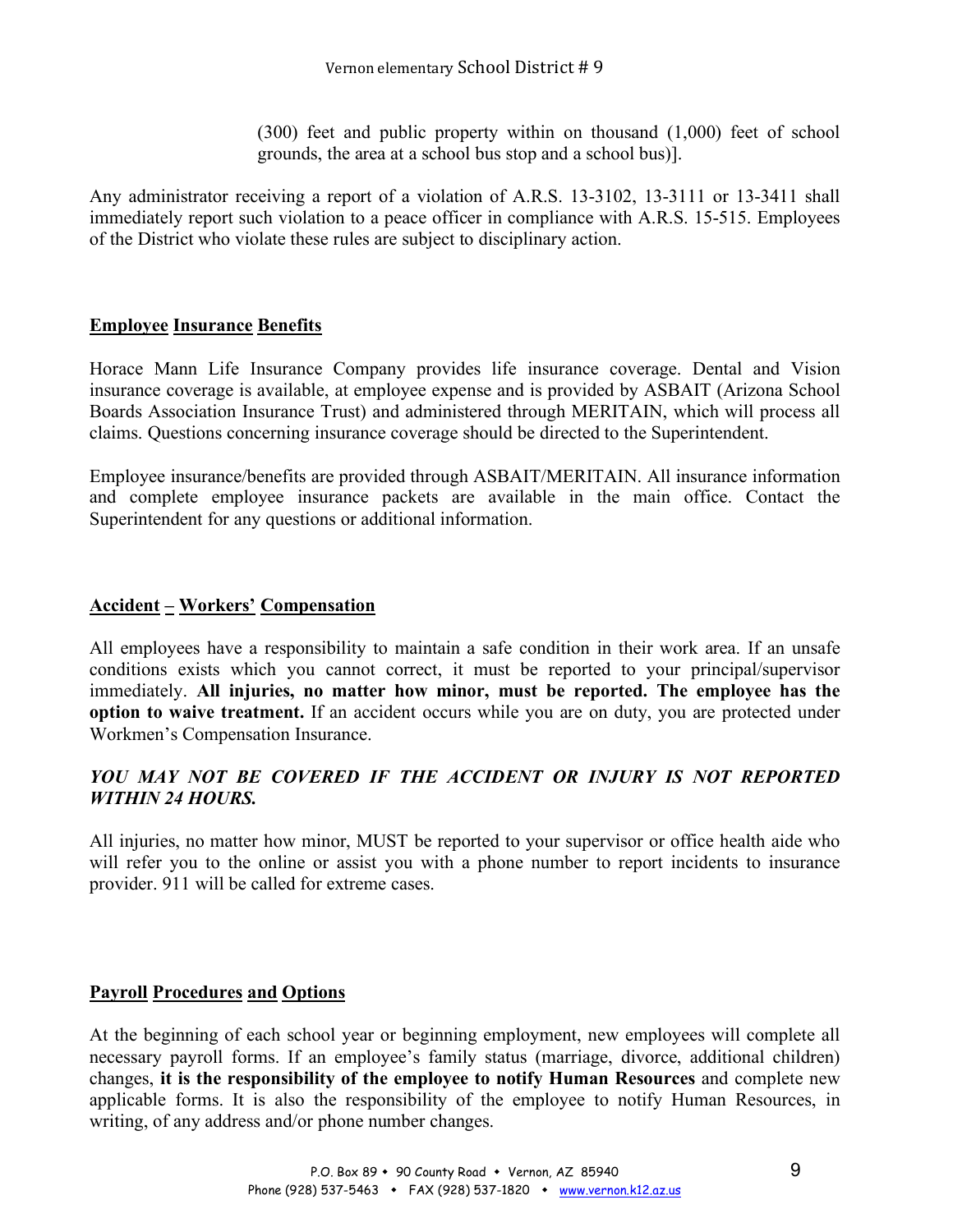All school employees are required to have a social security number.

Certified and classified contract or work agreement employees who are working the usual ten (10) month school year may elect to be paid under any of these two (2) options:

- **A.** Bi-weekly installments, as earned no deferral
- **B.** Bi-weekly 23 pay with final payment in lump sum at the end of Contract period.

**Important Notice:** The USFR requires a delayed payroll system be established for all school districts. Regardless of the type of contract or work agreement, and employee cannot be paid until the pay has been earned.

# **Time Clock**

For the 2020-2021 school year VESD has most classified staff using an electronic time clock per the requirements of the Fair Labor Standards Act.

# **Timecard Procedures and Options**

Timecards for the new pay period will be placed in the timecard slots, next to the time clock for employees to fill out each pay period. The pay periods start on a Sunday and ends on a Saturday. Please refer to the payroll calendar for start/end and pay dates. Timecard employees must sign and submit their timecards to the payroll office by 4:30 PM on the Thursday ending the pay period in order to be processed for the following pay date. No one is allowed to clock in or out for another individual.

# **Student Supply Requests**

Each month teachers are responsible to complete their monthly supply request forms and turn into school secretary. Please allow one week for supply request to be filled

# **Gifts and Donations**

Questions regarding gifts and donations should be directed to Nicolette Gardner in the Business Office.

# **Teaching Certification**

All teachers **MUST** have and maintain certification throughout the year. Your Arizona Teaching Certificate must also be recorded at the Apache County School Superintendent's office and a copy showing the stamp furnished to the Human Resources office. No warrant may be drawn in payment of a teacher's salary unless the teacher is the holder of a legal certification in force for the full term for which payment is demanded. Please be sure to take care of this before the first day you report to duty. (NOTE: All teachers must have official transcripts on file in the District Office).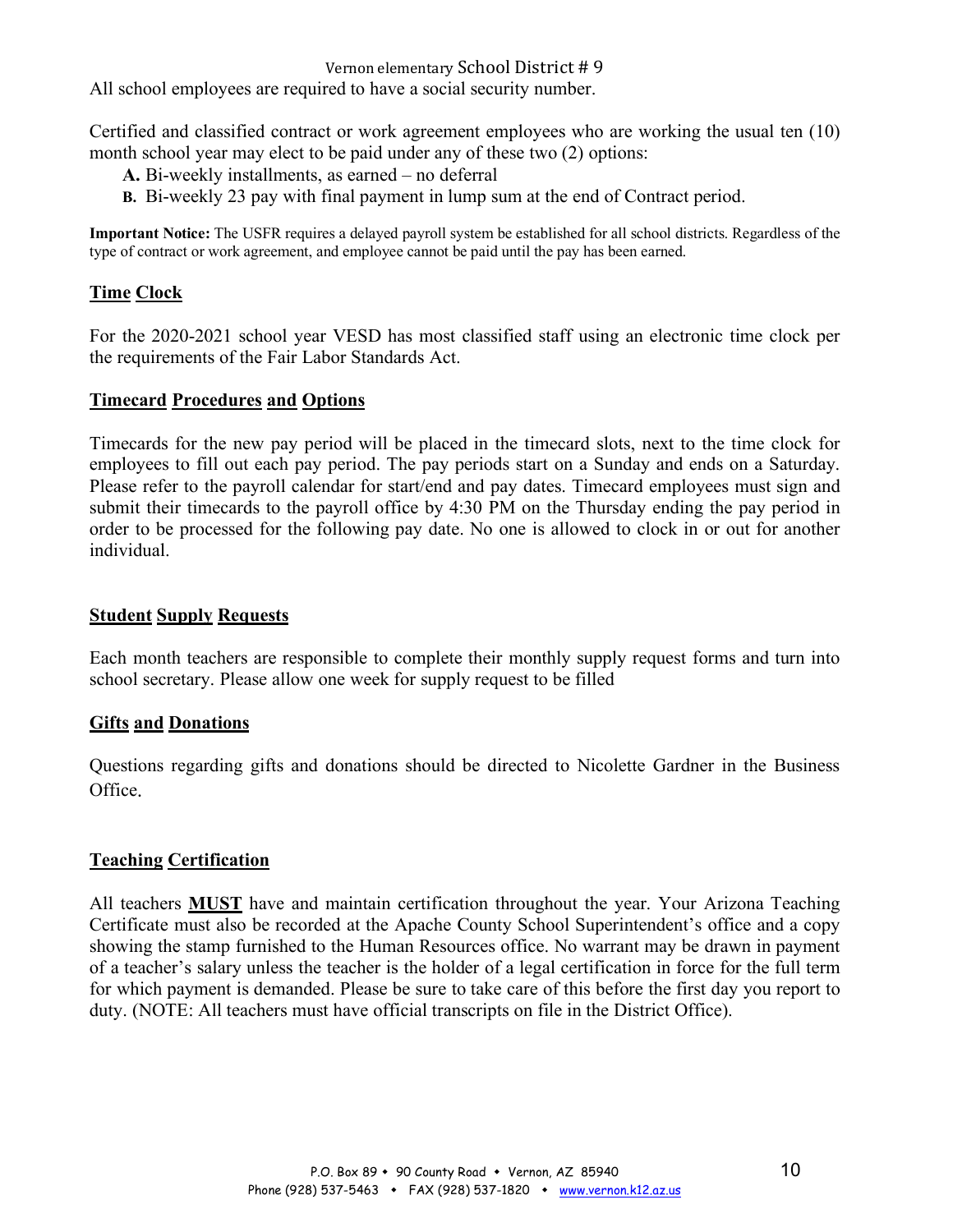# **Fingerprinting**

Arizona State Statue A.R.S. §15-534 (B) requires that a certificate holder who applies for a renewal or any other certification service must either: (1) have a valid fingerprint clearance card or, (2) prove that he or she submitted an application for a fingerprint clearance card.

# **Renewal of Teaching Certification and Fingerprints**

Certified employees are responsible for maintaining a current, valid Arizona credential and fingerprints. Classified Employees must maintain current fingerprint clearance. Human Resources will notify an employee of renewal deadlines.

# **Horizontal Moves on Certified Salary Schedule**

Any staff member planning to move horizontally on the salary schedule must provide official transcripts to Human Resources. Official transcripts or other written proof must substantiate completion of approved units. Such verification must be filed in the Human Resource office prior to Governing Board submittal. Once official transcripts are verified and the personnel report approved by the Governing Board, a new contract will be generated and pay will be adjusted for the following year. Example: if a teacher attends Summer School and brings their transcripts into the Superintendent by August, the Superintendent will allow advancement. After summer classes, any additional credits wait until the following School Year for advancement.

# **Certified Evaluations Procedural Steps:**

- At the beginning of the school year, the principal shall meet with the school's faculty for the purpose of orienting the teachers to the total evaluation plan. This shall include whether the evaluation is used as a criterion for establishing a teacher's compensation.
- Self-evaluation for the teacher shall be urged. An observation(s) in the classroom shall be completed.
- An opportunity for a conference shall follow each formal observation-visitation.
- A written record shall be made of each formal observation, with a copy to the observed.
- The official evaluation shall be reduced to writing and signed by both the teacher and the evaluator. The teacher's signature shall not mean concurrence. The teacher shall be allowed ten (10) days to write and submit any comments, which shall be attached to the evaluation.
- A copy of the written evaluation shall be transmitted to the teacher within five (5) days after completion of the evaluation, and a copy shall be retained for the principal's file. A third copy shall be placed in the teacher's personnel file and made available to authorized District officers and employees.
- All evaluations shall remain confidential as is provided in A.R.S. 15-537

A written evaluation for all continuing (have received their fourth contract or more) teachers must be completed no later than December 15. The first evaluation for all probationary (in contract years one through three, or by evaluation) teachers shall be completed by November 15 with the second evaluation for all probationary teachers completed by January 16.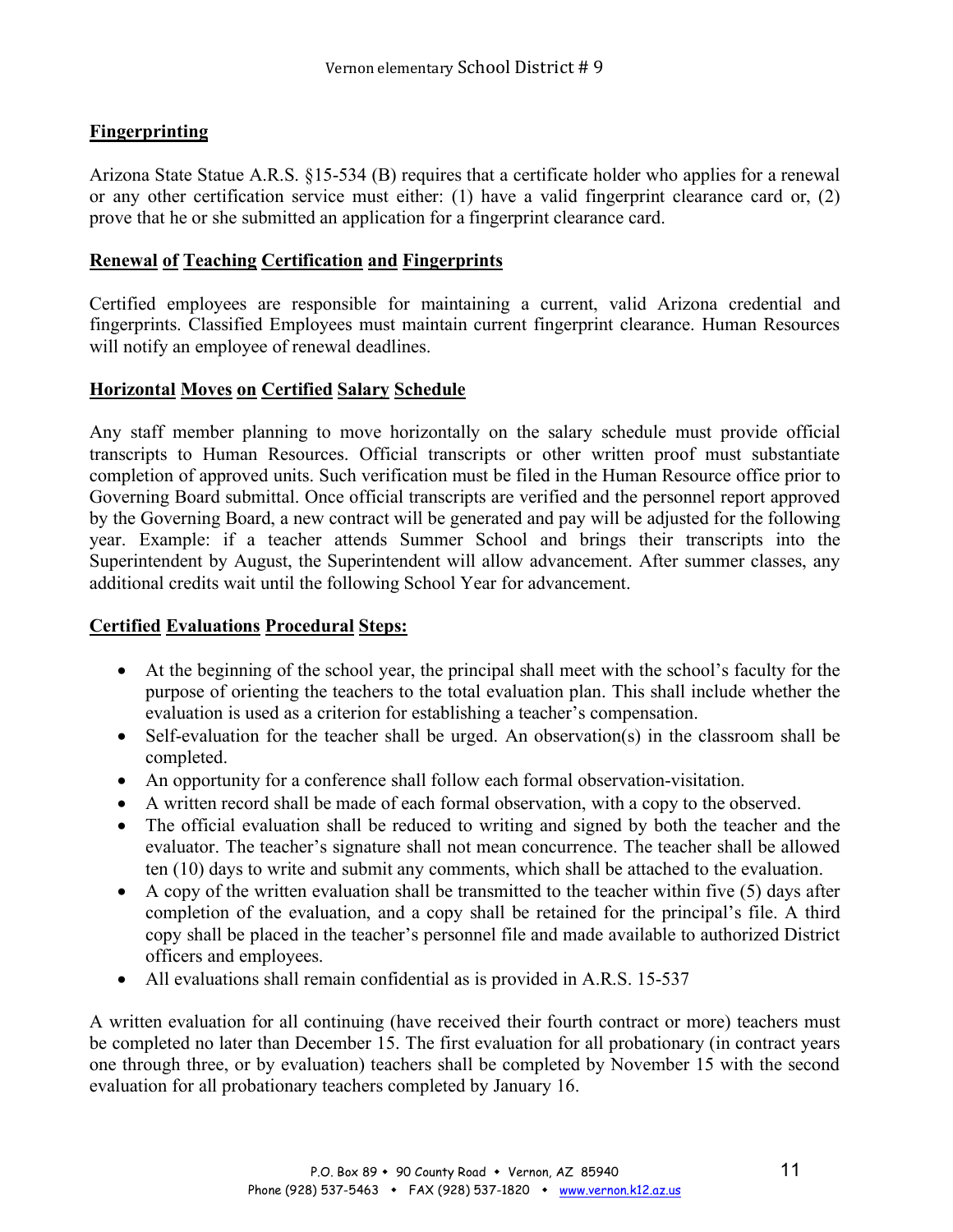# **Classified Evaluations Procedural Steps:**

Classified personnel will be evaluated at least once during the introductory period of employment (90 days) with said evaluation occurring at least 10 working days prior to the conclusion of the probationary period. Evaluations of permanent employees who have completed their probationary period will be conducted at least once annually and not later than January  $30<sup>th</sup>$ . Additional evaluations may be completed for anyone at any time, at the discretion of the supervisor.

Classified personnel shall be allowed ten (10) days to write and submit any comments, which shall be attached to the evaluation.

No employee will be placed in any position wherein direct evaluative or supervisory authority is exercised by a close relative. Close relative is defined as a father, mother, brother, sister, spouse, son, daughter, son-in-law, daughter-in-law, sister-in-law, or brother-in-law.

Exceptions to the above paragraph may be granted by the Board when it is deemed to be in the best interest of the District. The current assignment of close relatives, although such may be in conflict with this policy at the time of its adoption, may be continued if deemed in the best interest of the District.

# **Complaint/Grievance Procedure**

It is the policy of the district that all complaints and grievances of its employees be solved as expeditiously and fairly as possible and at the lowest possible level of mediation. It is to be understood by all that complaints and grievances are to be considered as a normal happening in any functioning organization and that in no case should an individual feel threatened or be intimidated by having considered that one should be so filed.

Before filing a formal written grievance, the grievant must attempt to resolve the matter by on (1) or more informal conferences with the immediate supervisor. The first of these informal conferences must be conducted within ten (10) days after the employee knew, or should have known of the act or omission giving rise to the grievance. A second or any subsequent conference must occur within five (5) days after the initial informal conference, or any subsequent conference.

An expedient procedure shall be used when grievances are presented. A grievance shall mean a complaint by the employee that there has been a misrepresentation or misapplication of personnel policies, which directly affects the employee. A grievance must be initiated within thirty (30) days from the time the employee knew or should have known of its occurrence.

The grievance procedure shall be as follows:

Level I: Within fifteen (15) days after the employee knew, or should have known, of the act or omission giving rise to the grievance, the grievant must present the grievance in writing to the immediate supervisor. The grievance shall be a clear, concise statement of the circumstances giving rise to the grievance, a citation of the specific article, section, and paragraph of the policy or regulation that directly and specifically governs the employee's terms and conditions of employment that are alleged to have been violated, the decision rendered at the informal conference, and the specific remedy sought.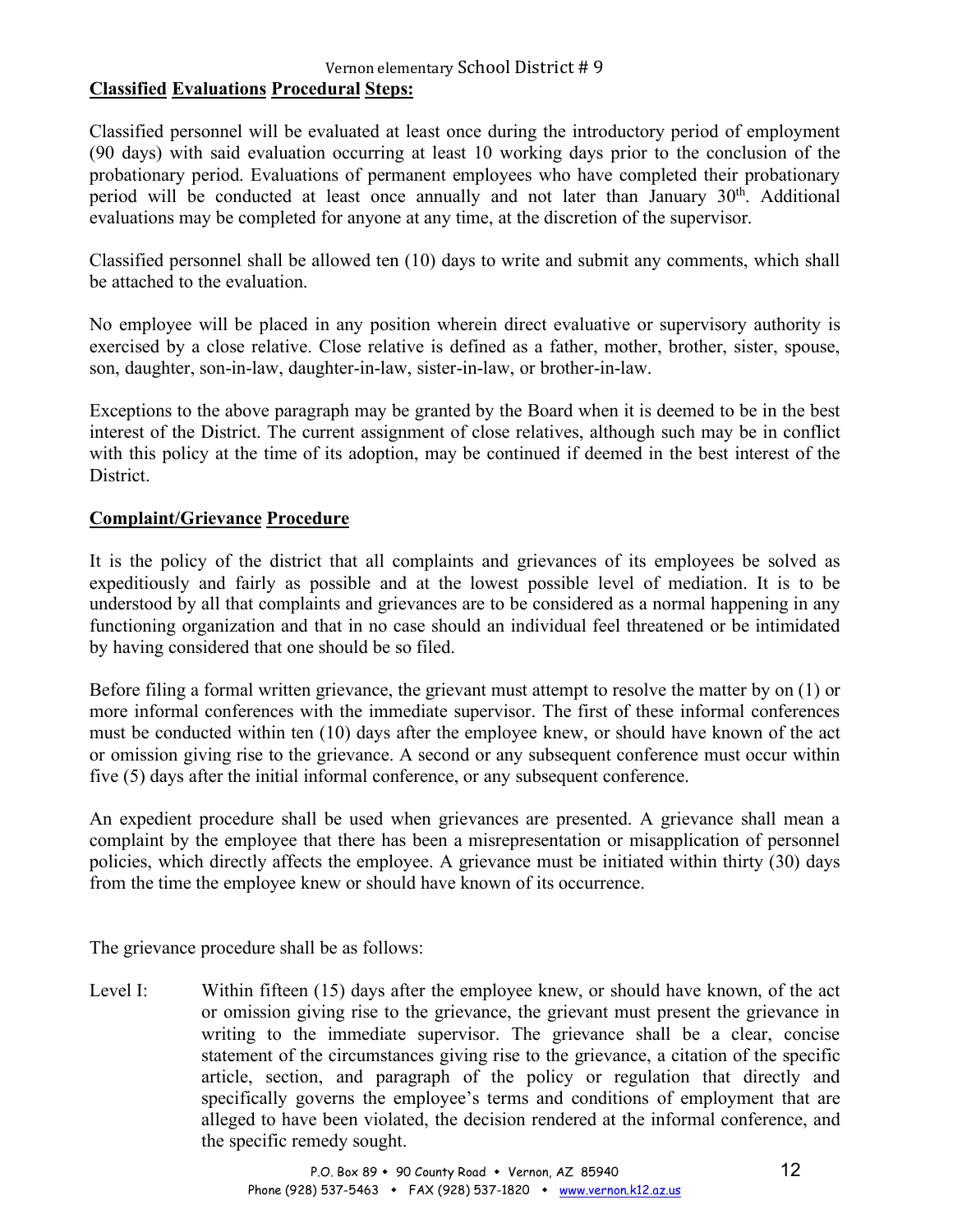The immediate supervisor shall communicate a decision to the employee in writing within five (5) days after receiving the grievance.

Within the above time limits either party may request a personal conference to attempt to resolve the matter.

Level II: In the event the grievant is not satisfied with the decision at Level I, the decision may be appealed to the Superintendent within five (5) days after receipt of the decision.

> The appeal shall include a copy of the original grievance the decision rendered and a clear concise statement of the reasons for the appeal. The Superintendent shall communicate a decision within five (5) days after receiving the appeal. Either the grievant or the Superintendent may request a personal conference within the above time limits.

Level III: If the grievant is not satisfied with the decision at Level II, the grievant may, within five (5) days, submit and appeal in writing to the Superintendent for consideration by the Governing Board.

For more details, see Governing Board Policy GSK and Regulation GBK-R

# **Transfers**

The District encourages the upward mobility of all personnel and will provide information about available job openings that may provide promotions or jobs of greater satisfaction for interested personnel. A district transfer request form can be obtained from Human Resources or on the website www.vesd.k12.az.us. This does not preclude the Superintendent from exercising his prerogative of moving staff within the confines of the building for purposes of curriculum and/or instructional improvement.

# **Leaves and Absences (Absent Without Leave)**

An employee shall be deemed "absent without leave" when absent from work because of:

- A reason that conforms to a policy currently in effect but the maximum days provided for in that policy will be exceeded; or
- A reason that does not conform to any policy currently in effect; or
- Failure to report to work without prior notification to the District Administrator.

In no case shall an employee be compensated for time lost due to being absent without leave. An employee who is absent from work without prior approval is subject to disciplinary action, as is one who was unable to obtain prior approval due to unusual circumstances and such approval is denied upon the employee's return.

# **Directions for Reporting Unexpected Absence**

All employees must report if they leave work or will not be able to report to their job. Absence should be reported to your supervisor during normal work hours or by phoning Superintendent during the evening or early morning hours. For emergencies your supervisor must be contacted. In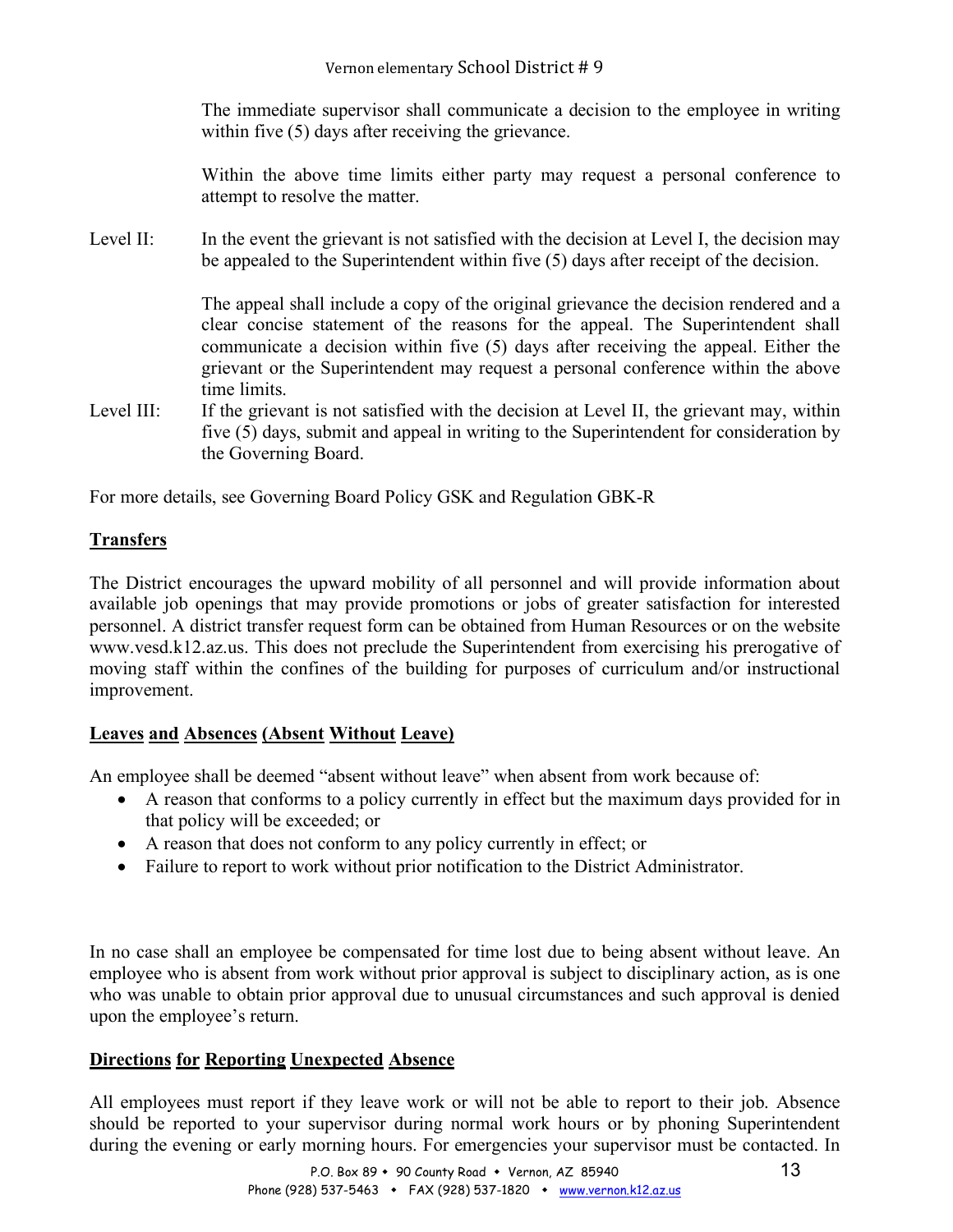accordance with Policy GCC, the employee must submit a leave form within 48 hours of returning from leave. Failure to submit the required form will result in a dock (unpaid leave) for the period of time in which the employee was absent.

# **Undifferentiated Leave**

Undifferentiated leave for certificated and support staff is a designated amount of compensated leave that is to be granted to an employee member for personal business reasons, personal illness, family illness, injury, or quarantine.

Each full-time employee shall be credited with an undifferentiated leave allowance at the appropriate following rate:

| annually |  |  |                    |  |
|----------|--|--|--------------------|--|
|          |  |  | Eleven $(11)$ days |  |
| annually |  |  |                    |  |
|          |  |  |                    |  |

For more information on Undifferentiated Leave refer to Governing Board Policy GCCA.

# **Earned Paid sick Time**

Earned paid sick time for District staff is a designated amount of compensated leave that is to be granted to a staff member who for the purposes outlined in A.R.S. §23-373 (A), is unable to perform the duties assigned. Family, for purpose of earned paid sick time, shall include all relationships as defined in A.R.S. §23-371(H).

Each staff member shall be credited with an earned paid sick time allowance at the rate of (1) hour per every thirty (30) hours worked up to a maximum accrual of forty (40) hours per year. Each staff member shall be allowed to use up to forty (40) hours per year. Earned paid sick time may be used in quarter (1/4) increments.

Staff members hired after July 1, 2020, are required to wait ninety (90) calendar days after commencing employment before using accrued earned paid sick time.

Unused earned paid sick time shall be carried to the following year.

Upon a staff member's termination, resignation, retirement or other separation from employment, unused earned paid sick time will be forfeited.

When a staff member exhausts all days of accumulated earned paid sick time, an unpaid leave of absence must be requested, pursuant District policy.

When the use of earned paid sick time is foreseeable the staff member shall make a good faith effort to provide notice of the need for such time to the District in advance of the use of the earned paid sick time and shall make a reasonable effort to schedule the use of the earned paid sick time in a manner that does not unduly disrupt the operations of the District.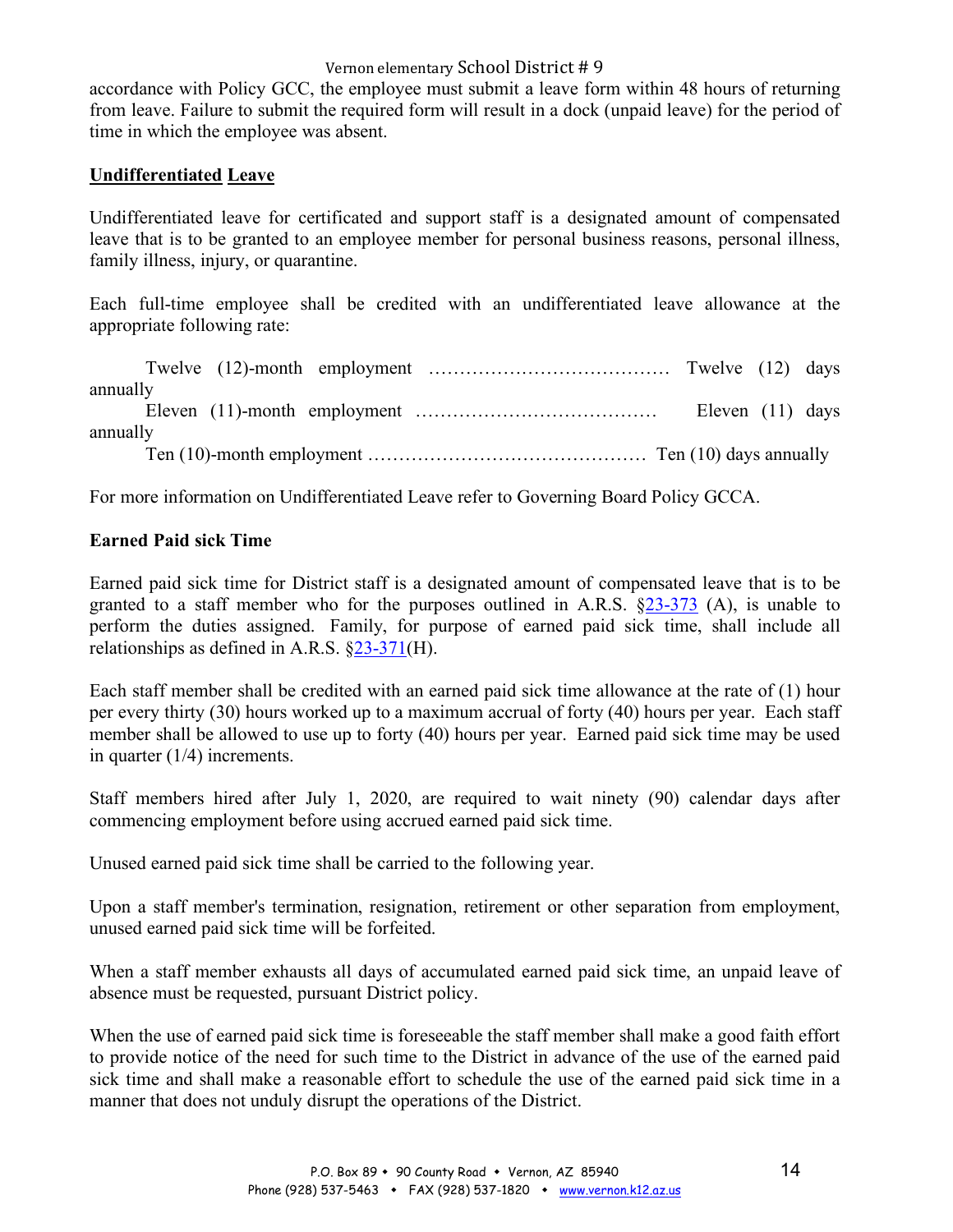For earned paid sick time of three (3) or more consecutive work days, the staff member is required to provide reasonable documentation that the earned paid sick time has been used for purposes covered be this policy. In the event of unforeseeable use of earned paid sick time, the staff member must contact their supervisor by the beginning of the regularly scheduled work day. Exception to the rule will be made in sole discretion of the Superintendent based on showing a good cause.

# **Vacation Policy GDD**

All regular twelve (12) month support staff employees shall earn ten (10) paid vacation days per year with an accumulated maximum of fifteen (15) days, at which time no more vacation can be earned. As accumulated vacation days are used and drop below fifteen (15) days, an eligible employee may again accumulate vacation up to the maximum limit. Upon termination, eligible employees may be paid fifteen (15) days of vacation. Vacations shall be taken as approved by the District Administrator.

Employees shall be entitled to all legal holidays during the school year as announced by the District Administrator and in conformance with Arizona Revised Statutes. Uncompensated days off will be established by the school calendar.

Scheduling of vacation days must be in advance and will take into account service requirements of the school system. Employees will take vacations when, in the judgment of the supervisor of the department, the work permits. All vacation requests must be approved by the supervisor and submitted to the District office for verification of vacation days due.

An employee may carry over the balance of the previous year's earned vacation to the following year up to a total of 15 days.

If, before receiving the vacation to which entitled, an employee is dismissed (except for reason of misconduct), laid off, resigns, retires, or deceases while under contract the employee will be paid in lieu of vacation; provided, however, that in the case of resignation of an employee with less than one year of service, vacation pay allowance will be prorated (Policy GDD).

# **Civic/Legal Leave**

Employees shall be granted civic leave when summoned to jury duty or other mandatory government summons. Only an employee on jury duty may receive the regular salary. It is the responsibility of the employee to reimburse the District for jury duty pay (not including mileage) when such payment is made directly to the employee. Failure to reimburse the District at the completion of the jury duty service will result in a full deduction equal to the number of contract days missed. An employee excused from jury duty shall report to their regular duties as soon as possible. Failure to report for duty will result in a deduction equal to that portion of a contract day missed [A.R.S. 21-236].

The employee must fill out a leave request form **AND** furnish the District Office with a copy of the "Notice of Jury Duty" **PRIOR** to the date of said duty if notified by mail. If notified by phone, the employee **MUST** fill out a leave request form **AND** furnish proof of duty from the court. If the employee does not receive compensation for the first day of jury duty, verification of attendance from the court **MUST** be furnished to the District Office.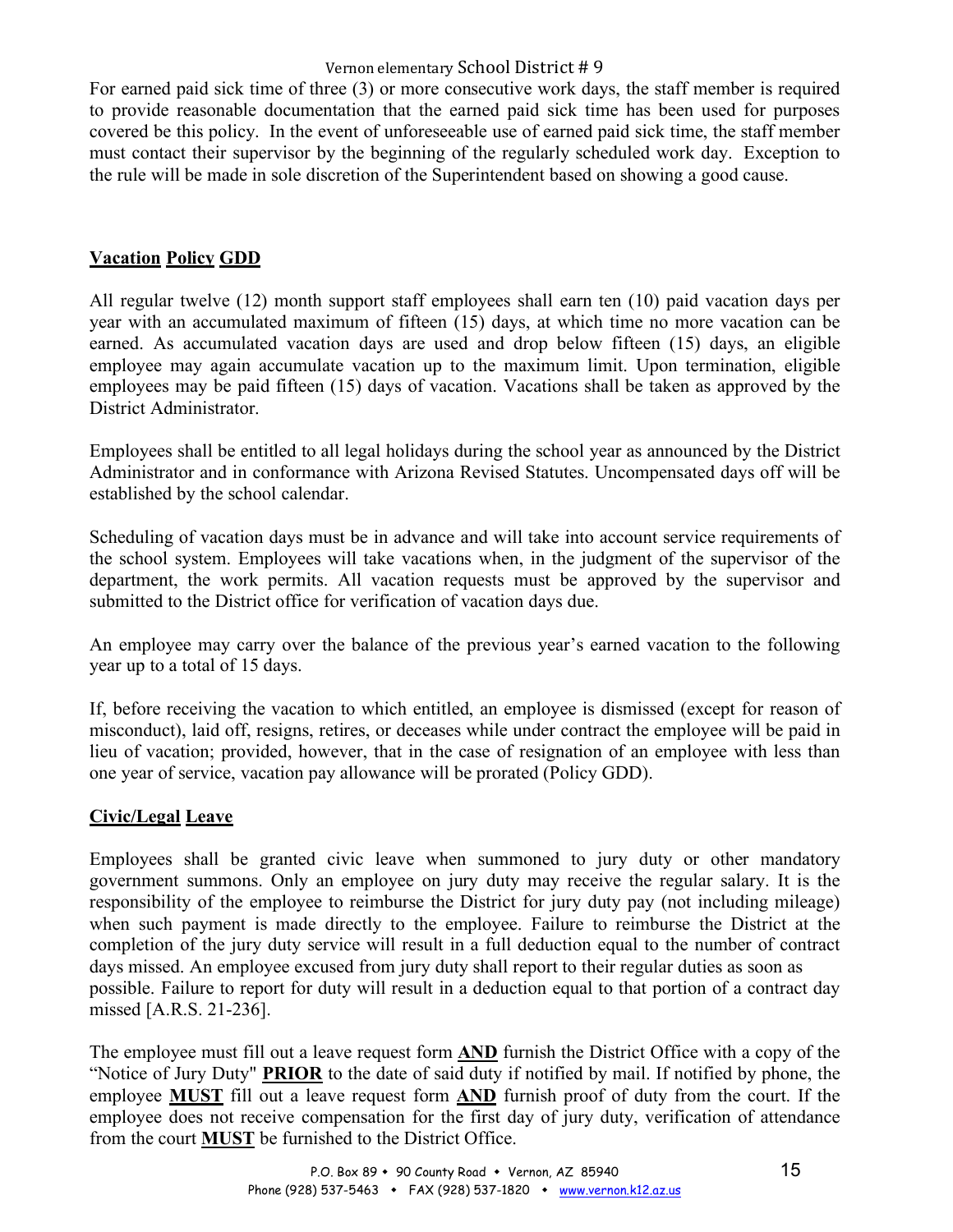**If an employee is a defendant or litigant in court proceedings, (s)he must apply for personal leave**.

# **Sabbatical Leave**

Sabbatical leaves of absence may be authorized by the Board of Governors to teaching personnel when it deems such leave to be reasonable and for good cause and not detrimental to education within the school district. Sabbatical leaves may not exceed a period of one year and up to one-half salary may be granted to those taking such approved leaves. Please refer to Board Policy for complete details.

# **Family and Medical Leave Act of 1993**

The FMLA entitles eligible employees of coverage employers to take unpaid, job protected leave for specified family and medical reasons with continuation of group health insurance coverage under the same terms and conditions as if the employee had not taken leave. Eligible employees are entitled to

●Twelve workweeks of leave in a 12-month period for:

- The birth of a child and to care for the newborn child within one year of birth.
- The placement with the employee of a child for adoption or foster care and to care for the newly placed child within one year.
- To care for the employee's spouse, child, or parent who has a serious health condition.
- A serious health condition that makes the employee unable to perform the essential functions of his or her gob.
- Any qualifying exigency arising out of the fact that the employee's spouse, son, daughter, or parent is a covered military member on "covered active duty" or

●Twenty-six workweeks of leave during a single 12-month period to care for a covered service member with a serious injury or illness if the eligible employee is the service members spouse, son daughter, parent, or next of kin (military caregiver leave).

The employee may be required to provide advance leave notice and medical certification. The employee ordinarily must provide 30 days' notice when the leave is "foreseeable." An employer may require medical certification to support a request for leave because of a serious health condition and may require a fitness for duty report to return to work.

Certain job benefits are protected and most employees will be restored to their original or equivalent position with equivalent pay and benefits.

# **Per policy GCCC; The District shall require the repayment of any health care premiums paid by the District for continuing coverage during the period of the FMLA leave if the employee fails to return to work after the FMLA leave expires and the failure to return is not due to circumstances beyond the employee's control.**

Notices, explaining the Act's provisions, are posted at each school, in the district office, food service and maintenance/transportation departments. Additional information may be obtained by contacting the nearest office of the Wage and Hour Division, listed in most telephone directories under U.S. Government, Department of Labor.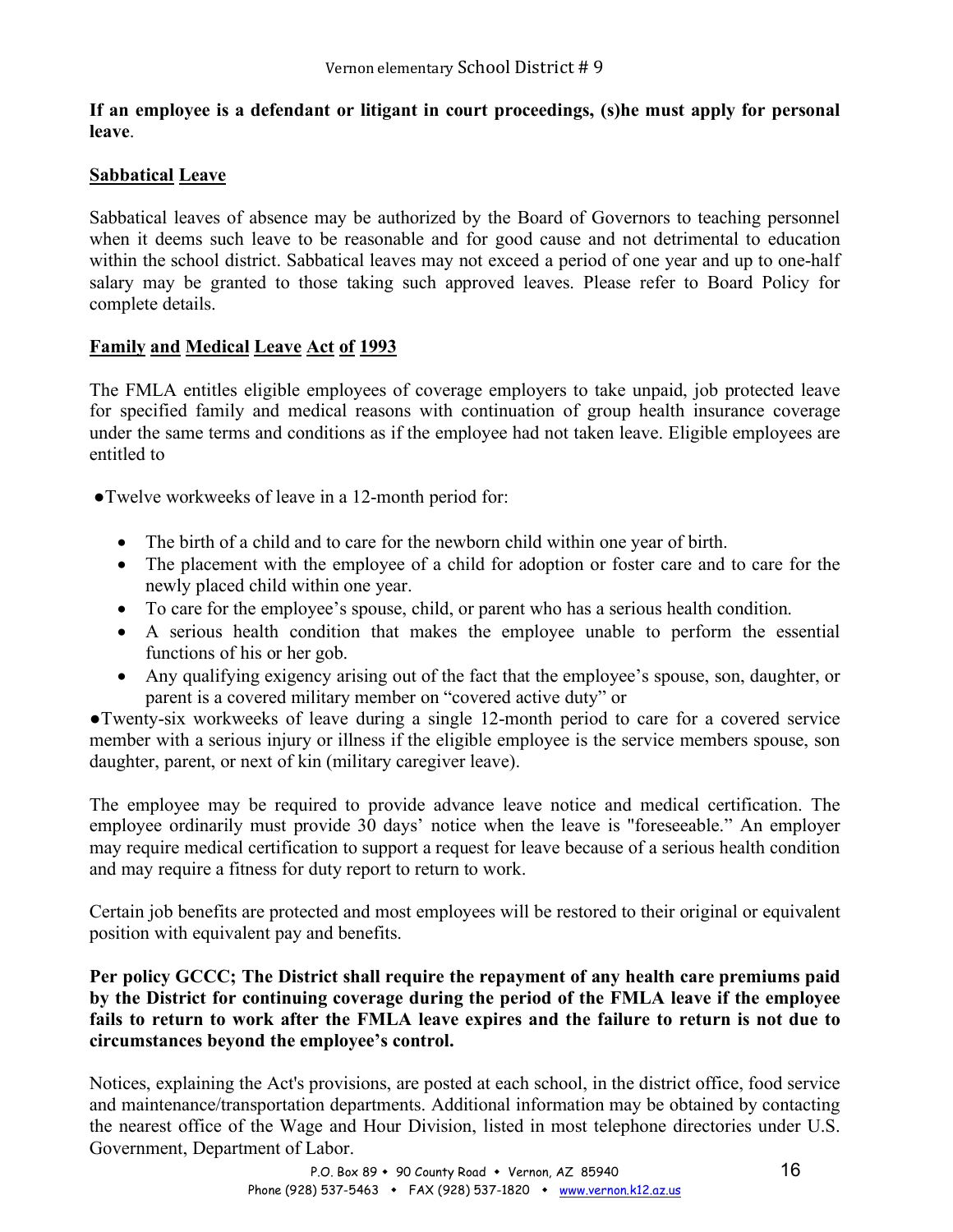If you are planning on using FMLA or requesting a leave of absence, please communicate with superintendent to request (planning packet and authorization form).

# **Substitute and Leave Request Procedures**

Leave requests for planned absences must be submitted at least 48 hours prior to the day(s) the employee plans to be absent. Please make sure you have accumulated leave before submitting a request.

In situation where an unplanned (sickness, etc.) absence occurs, and a substitute teacher is needed, the employee will call the superintendent as soon as possible so classroom coverage can be arranged. Employees with unplanned absences are required to immediately submit a leave request upon their return to work.

The required procedure for employees requesting planned absences is as follows:

# **Support Staff**

- 1. Submit a leave request to their immediate supervisor;
- 2. Supervisor submits leave request to Human Resources for Superintendent's final approval/disapproval.

# **Teachers**

- 1. Submit a leave request to Human Resources so a substitute can be arranged.
- 2. Human Resources will submit request to Superintendent for final approval/disapproval.

After approval, all requests will be submitted to payroll for processing. **If adequate classroom coverage cannot be obtained, leave may be cancelled.**

# **Equal Opportunity**

The Vernon Elementary School District is committed to the fundamental policy of providing equal opportunity in all areas of recruitment, selection, retention, promotion and affirms that there shall be no discrimination against any persons because of race, creed, age, color, sex, physical handicap, religion or national origin.

The District shall seek the best-qualified applicants for each vacant position, regardless of race, color, national origin or sex. Title IX Coordinator for the District is the Superintendent.

# *HEALTH, SAFETY AND BUILDING SECURITY*

# **Health**

All employees must maintain a current immunization record with the Human Resources dept. VESD offers employees the option to receive the HEP B shot at no cost to them. Please see Human Resources for more information on required/optional immunizations.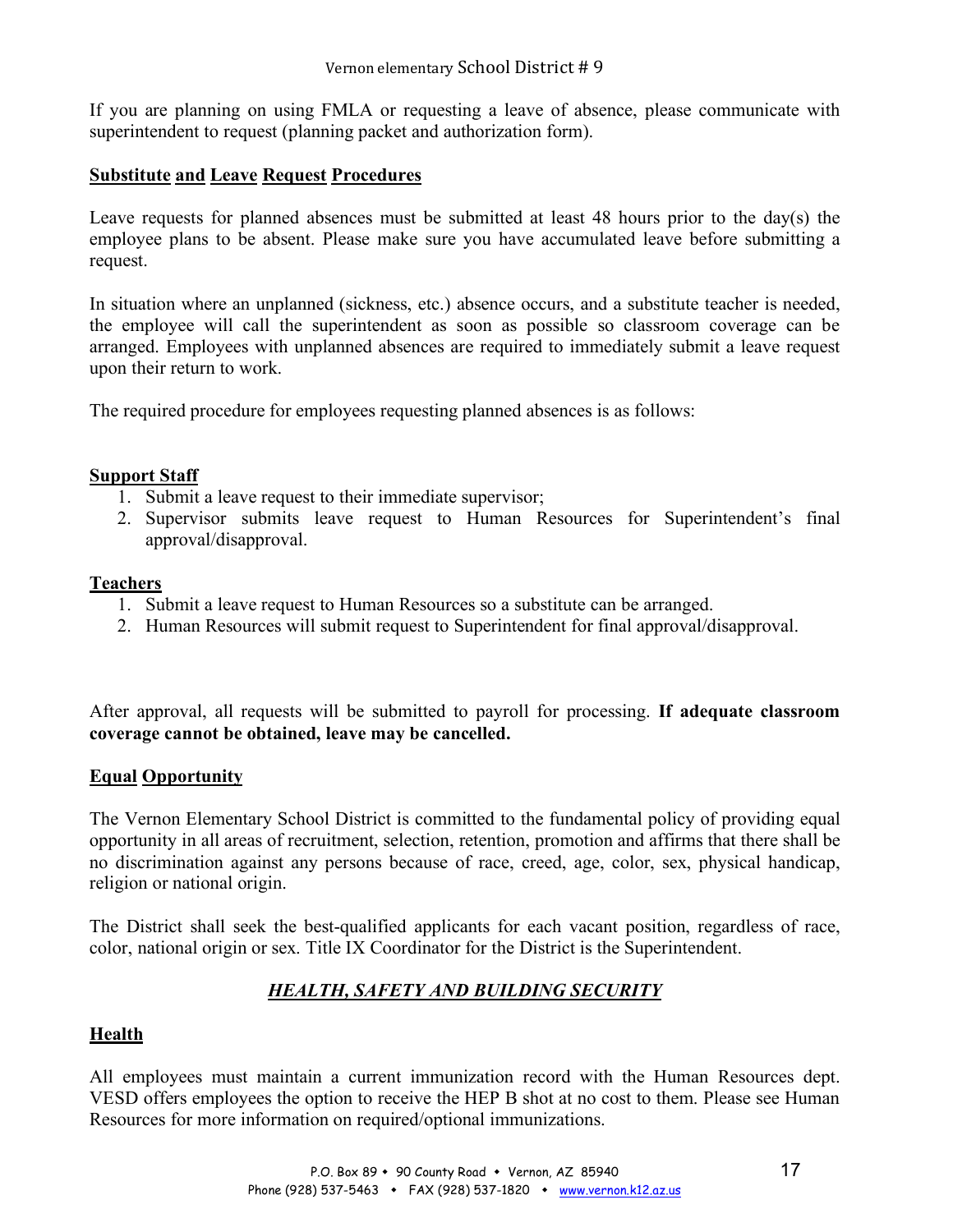# **Safety**

No electric appliances will be allowed in the classroom unless there is a medical need. No candles, flames, or aromatic electronic devices will be allowed on campus do to safety concerns and possible allergies. All employees are responsible for maintaining a safe working environment. If you observe a safety hazard, please report it to the Front Office immediately. The safety of our students and staff is our utmost priority. For training purposes, the District will conduct monthly fire drills and other "Disaster/Safety" drills throughout the year. Please see the Superintendent.

# **Building Security**

During the school day all doors to the building will remain locked. Entry to the school will be through the District Office side door only and all visitors must sign in. If you observe non-school personnel around the campus without a visible visitor tag report it to the Front Office immediately. Please park on the side of the school. No one will be permitted to park in the back of the school due to safety concerns. When entering and leaving the school after hours the gates must be locked, make sure the lock is placed in the center hole of the lock device.

# **VESD Emergency Procedures**

# **What is an Emergency?**

- A. A duly proclaimed existence of conditions of disaster or extreme peril to the safety of persons or property caused by air pollution, fire, flood or floodwater, storm, epidemic, riot, earthquake, intruder or other causes. This may be beyond the control of the services, personnel, equipment and facilities of the site and or district and require the combined efforts of the State or other political subdivisions. School district facilities must be prepared to respond to an emergency or traumatic event in an organized and timely manner so that students and staff can continue to function effectively without additional trauma or the development of additional emergencies.
- B. School district emergencies can be small and easily managed, or they can be large and difficult to manage. Every school district emergency must be managed in a way that ensures the safety of everyone involved. In order to provide a safe and secure teaching and learning environment, personnel must plan for the management of emergency events that cannot be predicted or prevented. The District has developed a plan is designed to help you do that.

# **Purpose:**

- A. To effectively handle an emergency, a comprehensive Emergency Operations Site Plan must be developed and an Emergency Response Team must be organized before an emergency occurs. Our school's Emergency Operations Plan must be organized and all staff members trained in order to effectively prepare for maximum safety, efficiency and communication in the event of an emergency.
- B. The Incident Command System (ICS) will be used to manage all emergencies that occur within the district. We encourage the use of ICS to perform non-emergency tasks to promote familiarity with the system. All district and site personnel will be trained in ICS.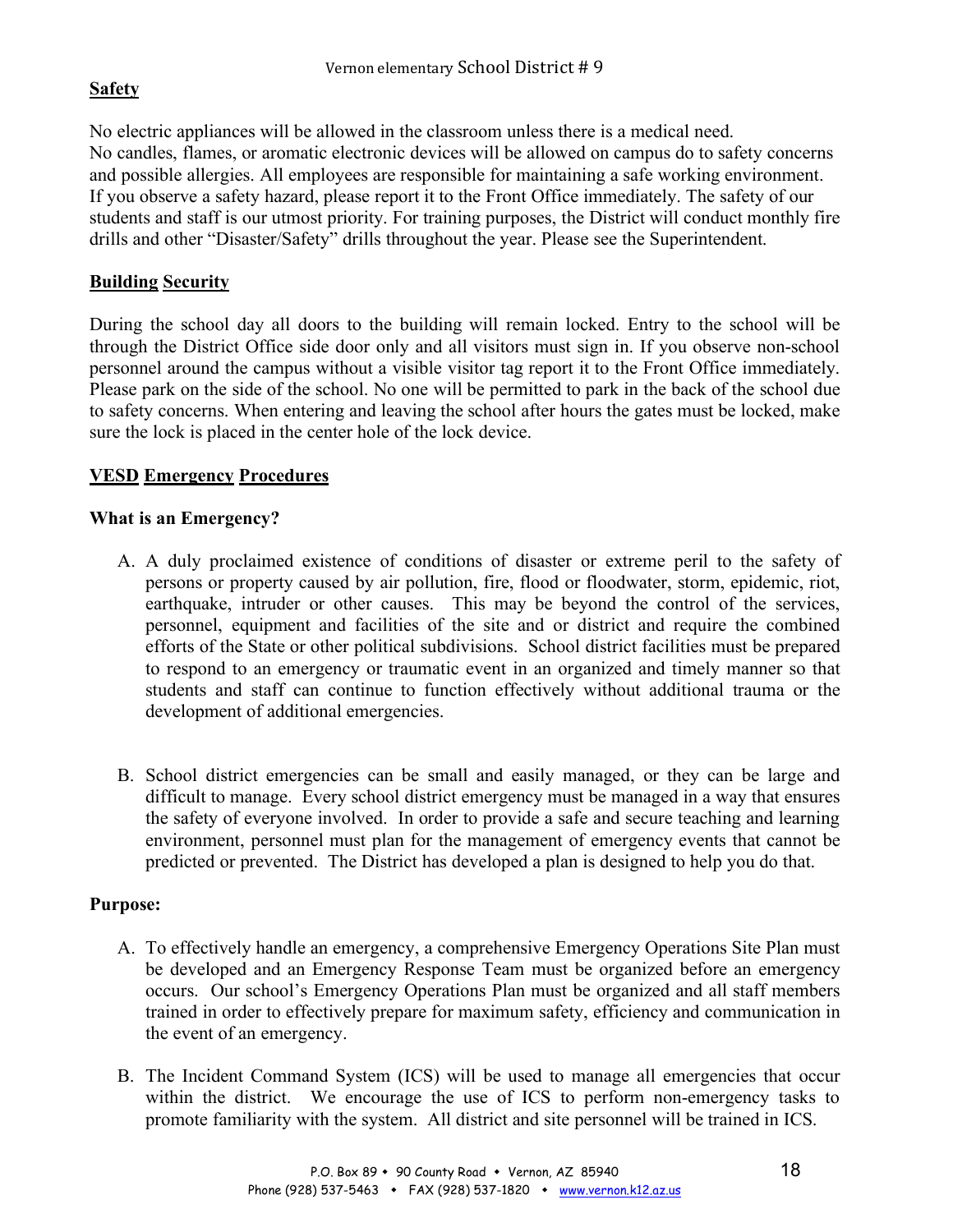- C. Students and parents must also understand that contingency preparation and procedures are necessary and are conducted for their safety and well-being.
- D. Planning, preparation, and training will help staff personnel learn the proper course of action in an emergency. The manual will provide step-by-step guidelines to help deal with emergencies that may occur. The manual cannot foresee all possible circumstances of an emergency. Staff must be prepared to evaluate all the circumstances and make sound judgments based on the situation.
- E. A committee will be established consisting of local law enforcement, fire/EMS, emergency management, and site personnel to develop the Emergency Operations Plan. The committee should consist of site staff from the following disciplines at a minimum:

| Administrator                  | Transportation            |
|--------------------------------|---------------------------|
| Office/Classroom support staff | Teacher                   |
| Facilities/Maintenance         | <b>Medical Responders</b> |

- F. This plan shall be reviewed annually by the above committee and updated to maintain up to date procedures.
- G. Drills will be conducted periodically to test the effectiveness of the plan. A debriefing shall be conducted after each drill to receive feedback from all participants on the effectiveness of the plan.

# **During a Disaster**

The greatest mistake Administrators, teachers, and staff make in crisis come from not knowing what steps to take and in what order in any given situation. Planning, training, and drills will help prevent those mistakes. In a crisis it helps to know where to turn for help. The manual provides specific sequential steps to take. These steps are guidelines to inform you of the most likely steps to take. The most likely incidents have been addressed to help you in an emergency. It is critical to evaluate the circumstances and determine the most appropriate course of action when an actual emergency occurs.

# **EACH EMPLOYEE MUST REVIEW AND FAMILIARIZE THEMSELVES WITH THE VESD EMERGENCY RESPONSE PLAN.**

# *STUDENTS AND INSTRUCTION*

# **Planning, Prep and Lesson Plans**

Plan and prep added as well as answering the following questions. We will meet periodically to ensure fidelity to school-wide 90 day plans.

- 1. What do we want students to know and learn?
- 2. How will we know if they have learned it?
- 3. What will we do if they don't learn?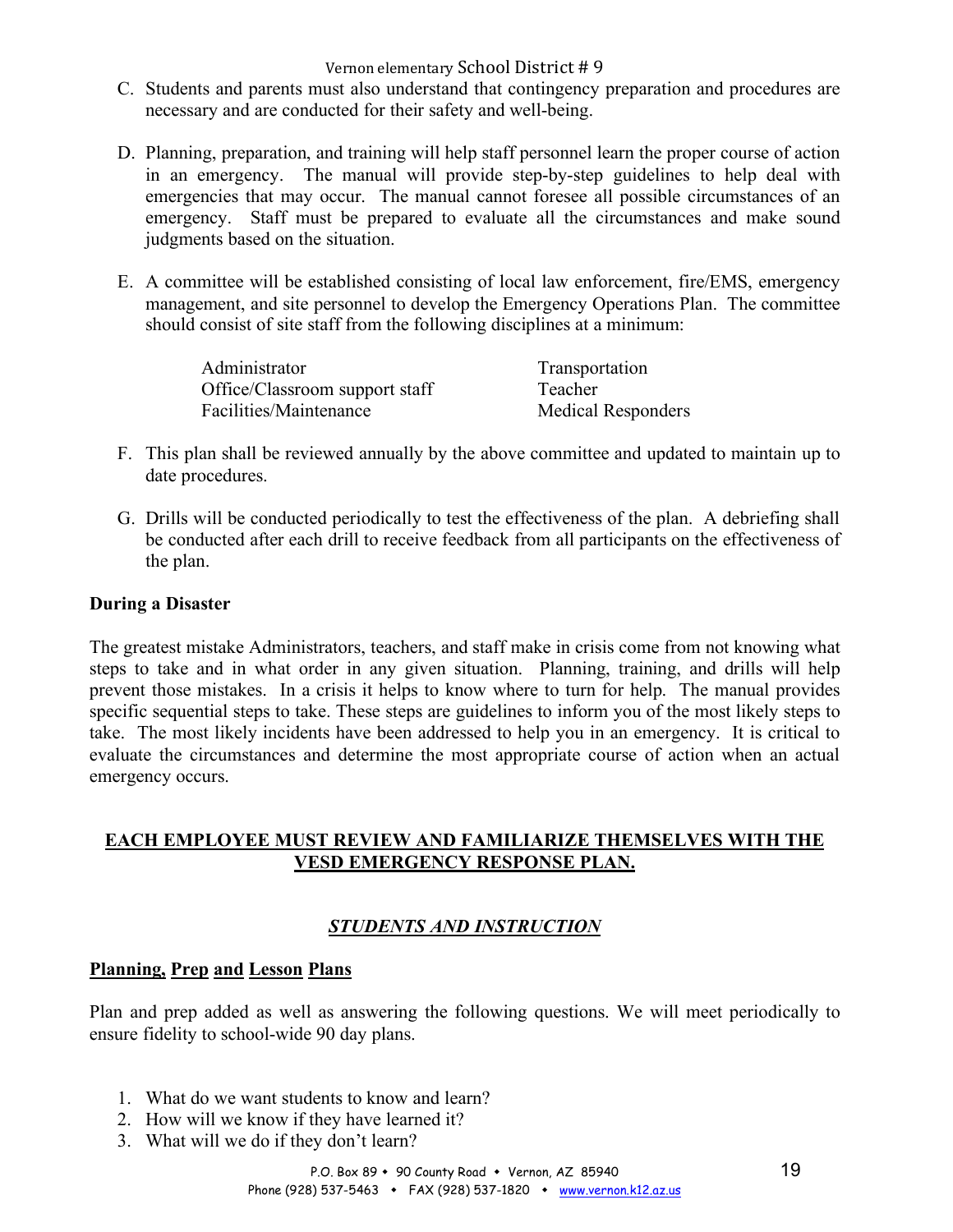4. How will we respond if they already know it? (gifted)

The daily and monthly meetings will be guided by the following six principles:

- Principle  $1 -$ Common mission, vision and goals.
- Principle 2 Ensuring achievement for **all students**: creating systems for prevention and intervention.
- Principle 3 Collaborative teaming focused on teaching and learning.
- Principle 4 Using data to guide decision making and continuous improvement.
- Principle 5 Gaining active engagement from family and community.
- Principle 6 Building sustainable leadership capacity.

# **Response to Intervention**

Certified personnel and designated support staff will be mandated to maintain a Response to Intervention binder. The binder is a tool to ensure all students' needs are met. The TRI binder will be in line with the school Improvement Plan, Teacher Evaluation, and Incentive that include criteria such as 301 Classroom Site Fund.

# **P.A.W.S**

Teachers will follow the Behavior Expectation Matrix and the PAWS plan for success. The PAWS plan includes reminding students of their need to apply four expectations of **P**ersevere, **A**ccountability, **W**isdom and **S**uccess. Students will be reminded to review the four steps when at the specific setting.

Step 1: **Access** prior knowledge of **P.A.W.S** for specific settings.

- Step 2: **Identify P.A.W.S** behaviors for specific settings.
- Step 3: **Model P.A.W.S** behaviors for specific settings.
	- **PERSEVERE** to overcome obstacles
	- Learn personal **ACCOUNTABILITY**
	- Have the **WISDOM** to inspire others
	- Focus on **SUCCESS**

Step 4: **Review P.A.W.S** expectations for specific settings.

| <b>VERNON BEHAVIOR EXPECTATIONS MATRIX</b> |                                                          |                                                                                                     |                                                                                                                |                                                                         |                                                                        |
|--------------------------------------------|----------------------------------------------------------|-----------------------------------------------------------------------------------------------------|----------------------------------------------------------------------------------------------------------------|-------------------------------------------------------------------------|------------------------------------------------------------------------|
| Location $\rightarrow$                     |                                                          |                                                                                                     |                                                                                                                |                                                                         |                                                                        |
| Expectation                                | <b>Hallways</b>                                          | Cafeteria                                                                                           | <b>Playground</b>                                                                                              | <b>Restrooms</b>                                                        | <b>Classrooms</b>                                                      |
|                                            |                                                          |                                                                                                     |                                                                                                                |                                                                         |                                                                        |
| <b>Persevere</b>                           | Know your<br>location and<br>purpose for<br>going there. | Stay in your<br>seat. Until<br>excused.<br>Keep all trash<br>on your tray.<br>Walk at all<br>times. | Inform adult of<br>inappropriate<br>hehavior.<br>Be responsible for<br>equipment.<br>Use good<br>sportsmanship | Help keep<br>restrooms clean,<br>Shut the water<br>off.                 | Show appropriate<br>attention.                                         |
| <b>Accountability</b>                      | Use quiet<br>voices.<br>Go directly to<br>your location. | Wait quietly in<br>the lunch line.<br>Use inside<br>voices.<br>Know your<br>number.                 | Take turns.<br>Play fair-follow<br>rules.<br>Include everyone.                                                 | Knock on stall<br>door.<br>Give others<br>privacy.<br>Use quiet voices. | Wait for your turn.<br>Listen attentively.<br>Actively<br>Participate. |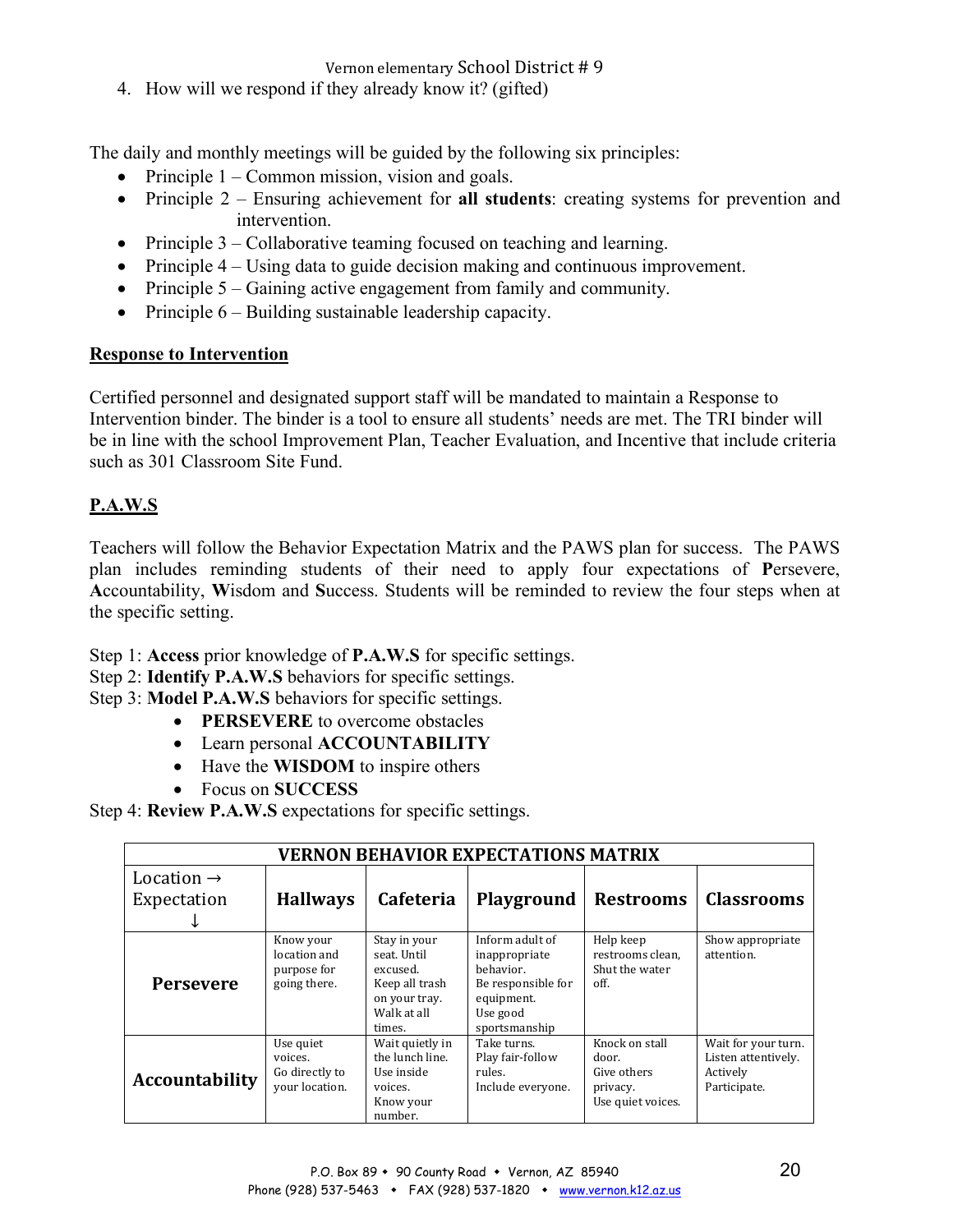Vernon elementary School District # 9

|                | Keep hallways  | Use table         | Keep playground   | Flush toilet after | Return borrowed     |
|----------------|----------------|-------------------|-------------------|--------------------|---------------------|
|                | clean.         | manners.          | free of trash.    | use.               | items.              |
|                | Hold the door  | Clean up after    | Line up when      | Return to room     | Be on time.         |
|                | open for the   | yourself; place   | whistle is blown. | promptly.          | Take care of your   |
|                | person behind  | all trash on      | Return all play   | Throw all paper    | property.           |
| Wisdom         | you.           | your tray.        | equipment to its  | towels into the    | Have all materials  |
|                | Allow younger  | Discard all       | proper place.     | trash can.         | ready each day.     |
|                | children to    | trash into the    |                   |                    |                     |
|                | pass.          | trash can and     |                   |                    |                     |
|                |                | make sure your    |                   |                    |                     |
|                |                | area is clean.    |                   |                    |                     |
|                |                |                   |                   |                    |                     |
|                | Walk.          | Eat First.        | Walk to and from  | Keep feet on the   | Keep hands and      |
|                | Stay to the    | Sit with both     | the playground.   | floor.             | feet to yourself.   |
|                | right.         | feet on the floor | Stay within       | Keep water in the  | Sit with feet on    |
|                | Watch where    | and your          | playground        | sink.              | the floor, bottom   |
| <b>Success</b> | you are going. | bottom on the     | boundaries.       | Wash hands.        | on the chair and    |
|                |                | bench.            | When the bell     | Use the restroom   | facing the teacher. |
|                |                | Walk holding      | rings follow      | for its purpose.   | Walk, don't run in  |
|                |                | your tray with    | teacher direction |                    | the classroom.      |
|                |                | two hands.        |                   |                    |                     |

| <b>VERNON BEHAVIOR EXPECTATIONS MATRIX</b> |                                                                                                                                 |                                                                                                                             |                                                                                                 |                                                                                    |                                                                                      |
|--------------------------------------------|---------------------------------------------------------------------------------------------------------------------------------|-----------------------------------------------------------------------------------------------------------------------------|-------------------------------------------------------------------------------------------------|------------------------------------------------------------------------------------|--------------------------------------------------------------------------------------|
| Continued                                  |                                                                                                                                 |                                                                                                                             |                                                                                                 |                                                                                    |                                                                                      |
| Location $\rightarrow$                     |                                                                                                                                 | Computer                                                                                                                    | Arrival/                                                                                        |                                                                                    | <b>Dress</b>                                                                         |
| Expectation                                | <b>Assemblies</b>                                                                                                               | Lab                                                                                                                         | <b>Dismissal</b>                                                                                | <b>Lines</b>                                                                       | Code                                                                                 |
| <b>Persevere</b>                           | Remain focused<br>and attentive<br>through the<br>performance.<br>Be courteous.<br>Make your<br>teachers proud                  | Stay in your seat.<br>Refrain from<br>entering<br>prohibited sites.                                                         | Make other<br>appointments for<br>Fridays.<br>Stay until the end<br>of the day (unless<br>ill). | Stay in line.<br>Always walk<br>with your<br>hands to your<br>side or back         | Maintain dress<br>code all year.                                                     |
| <b>Accountability</b>                      | Give your<br>attention to the<br>speaker or<br>performance.<br>Listen to the<br>message.                                        | Use inside voices.<br>Use only<br>approved<br>websites.                                                                     | Line up and be<br>ready to learn<br>when the hell<br>rings.                                     | Listen to your<br>teacher.                                                         | Remember to<br>brush your hair<br>and your teeth<br>every day.                       |
| Wisdom                                     | Be a leader.<br>Be respectful to<br>your neighbors.<br>Use your best<br>behavior.                                               | Use your time to<br>learn.<br>Become efficient<br>with technology<br>use.<br>Know your codes.                               | Strive for perfect<br>attendance.                                                               | Be line leaders,<br>despite your<br>position in line.<br>Model correct<br>walking. | Be a role model<br>with your dress<br>choices.                                       |
| <b>Success</b>                             | Sit keeping your<br>hand and feel to<br>vourself.<br>Listen to the<br>presenter.<br>Give your<br>attention to the<br>presenter. | No food or<br>liquids.<br>Stay in your seat.<br>Eyes on your<br>computer.<br>Use quiet voices<br>if you have a<br>question. | Be on time.<br>Stay within<br>playground<br>boundaries.<br>Walk through the<br>gate.            | Keep hands and<br>feet to yourself.<br>Face the front<br>of the line.              | Wear neat and<br>clean clothes<br>every day.<br>Take pride in<br>your<br>appearance. |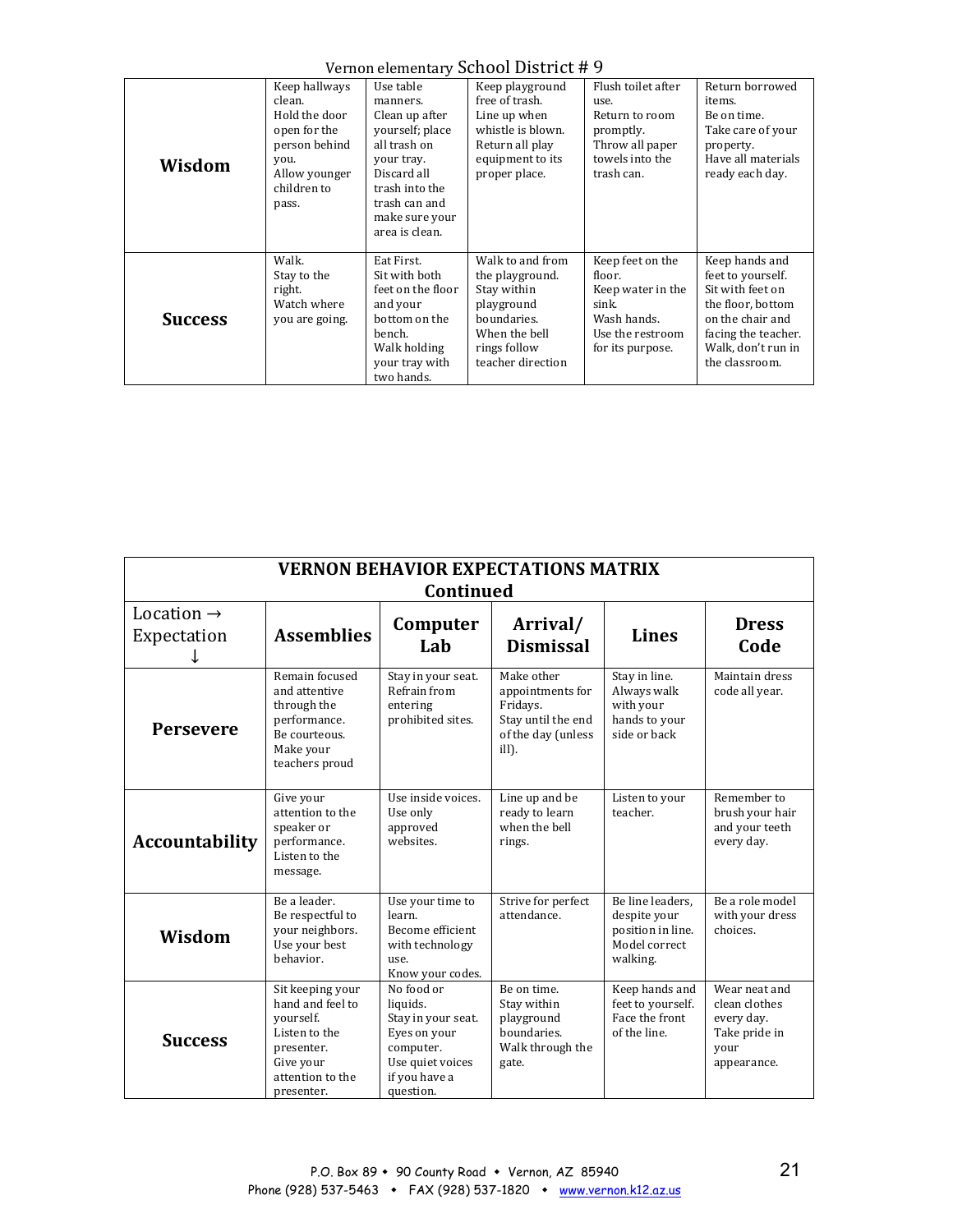# **Student Incentive Program**

Students will have the opportunity to earn P.A.W.S. tickets. One copy goes home to the parent/guardian to indicate the positive behaviors, one ticket goes into the weekly P.A.W.S. drawing, and the last ticket is used to purchase items in our P.A.W.S. Store. (Add)

It is the administration's desire that students develop an intrinsic value for education. However, we also realize students need extrinsic motivation as well. We are also aware that extrinsic motivation works well with students who are already motivated to learn, but those who are not external rewards are often viewed as unreachable and have little meaning for those at that end of the spectrum. Our goal with the extended school day and Friday school program is to provide them with a foundation so that extrinsic motivation is more meaningful. For those students we must build a ladder of success for them to climb. The Student Incentive Program is designed to provide them with opportunities that would not otherwise be available to them based on grades alone. Students who meet the requirements of the Student Incentive Program will have the opportunity to participate in activities as well as a monthly activity, provided they have no disciplinary infraction.

- Million Word Challenge The Librarian will keep a record of all books read by a student to be included in Million Work Challenge. A chart will be placed in the hallway showing the success of our best readers and the opportunity to attend a school movie.
- Bench Mark Challenge Students who meet the benchmark or show significant growth in the core subject areas will be recognized with a certificate and a school movie.
- Student of the Month Students who excel in citizenship through teacher nomination will be recognized by the superintendent and a plaque placed in the office.
- Perfect Attendance/Good Attendance Students who have perfect attendance or miss no more than one day for the quarter will receive a certificate and an opportunity to attend a school movie.
- Honor Roll Award with criteria of citizenship, attendance and effort Students with a grade point average of 3.0 or better will receive a certificate and a school movie.
- Superintendent's Honor Roll Students with a grade point average of 3.5 or better will receive a certificate and a school movie.
- Future Educator's Award Each quarter a student will be recognized through teacher nomination for the Award based upon evidence showing extraordinary leadership. The student will receive the "Principal Tie" and a certificate
- Positive Behavior Tickets Students are given "Positive Behavior Tickets" by school staff. Students place the ticket in the Lottery Box. At the end of each quarter, names will be drawn from the box and the students will be awarded a prize. The more tickets in the box, the more chances!

# **Awards**

Each teacher is responsible to submit awards at to the Superintendent at the end of the semester. The office will order award certificates. Please keep the number of awards to a level that is meaningful.

# **Textbook and Supplemental Material Selection**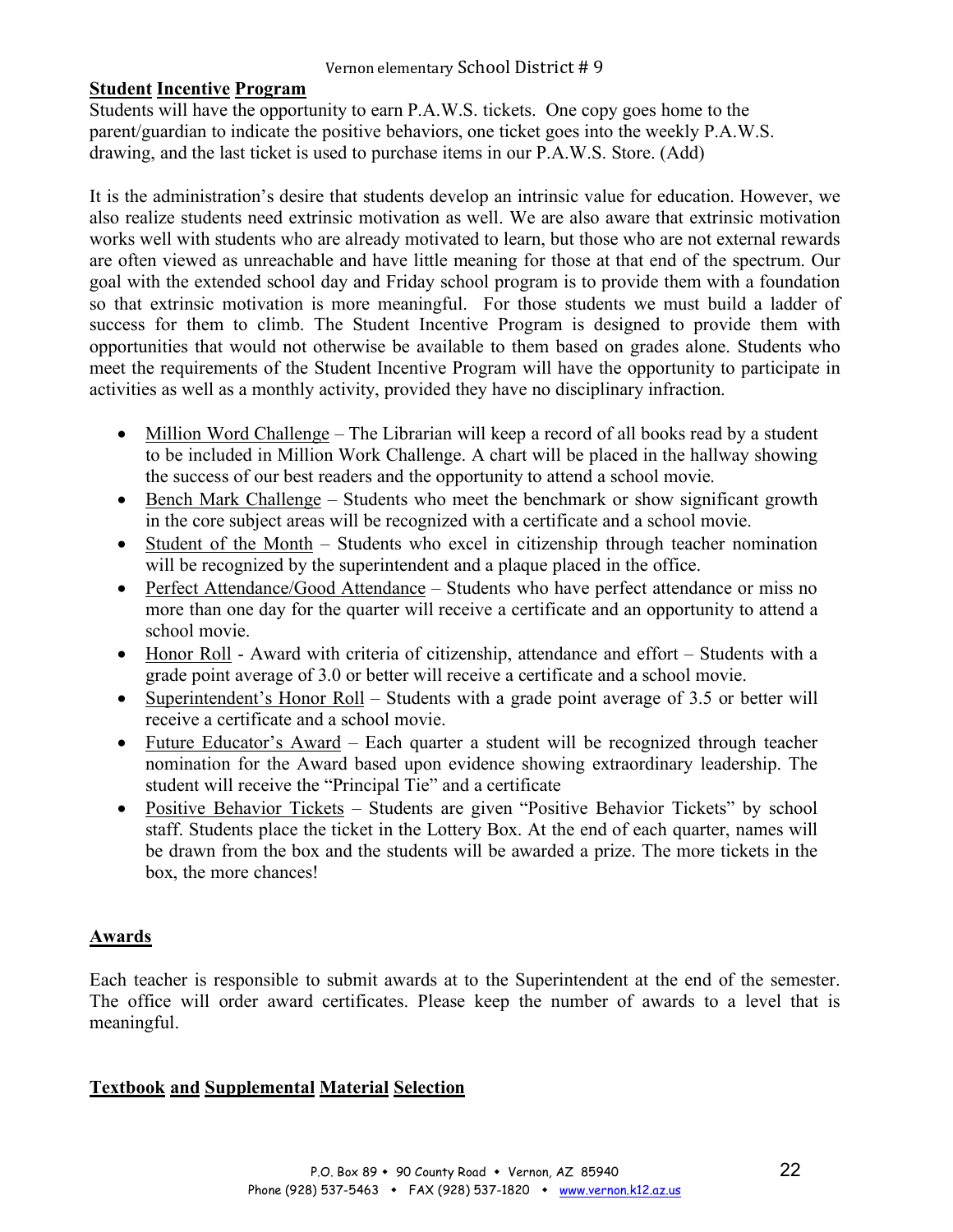Textbooks and supplementary books for the common school recommended by textbook selection committees will be placed on display in the District Office for a period of at least sixty (60) days prior to the meeting at which the Governing Board will consider their adoption.

Textbook selection committees shall be guided by the following:

- Resources shall be recommended to support and enrich the school curriculum and to meet the personal needs of the students.
- Resources that are recommended shall be appropriate for the subject area and for the age, emotional development, ability level, learning styles, and social development of students for whom the materials are selected.
- Resources that are recommended shall provide a background of information that will motivate students to examine their own attitudes and behavior, to comprehend their duties, responsibilities, rights and privileges as participating citizens in our society, and to make intelligent judgments in their daily lives.
- Resources that are recommended shall provide information on differing sides of issues so that users may develop the practice of critical analysis.
- Resources shall be recommended for the atypical student as well as for the average student.
- Resources shall be recommended for their strengths rather than rejected for their weaknesses, and shall be judged as a whole.
- Recommendations shall support and be consistent with general education goals of the District and goals and objectives of specific courses.

# **Student Assessments**

All students will take State mandated testing in the spring. The Arizona Department of Education will announce the dates for testing.

# **Student Grading System**

Our grading system is based on the following areas:

- **4 - HP - Highly Proficient** = 86-100%
- **3 - P – Proficient** = 76-85%
- **2 - PP – Partially Proficient** = 61-75%
- **1 - MP – Minimally Proficient** = 0-60%

Parent/Teacher conferences will be held twice during the school year, although teachers or parents may request a conference at any time concerning grades. Teachers should explain their grading system to each of their classes. It must be based on the scale above.

- Teachers must mark grades clearly. If tests weigh more than other assignments, students must know in advance.
- $\div$  Assignments must be provided for students who are legitimately absent any time upon parental request. Students are responsible for collecting and turning in missed work within two days of the absence.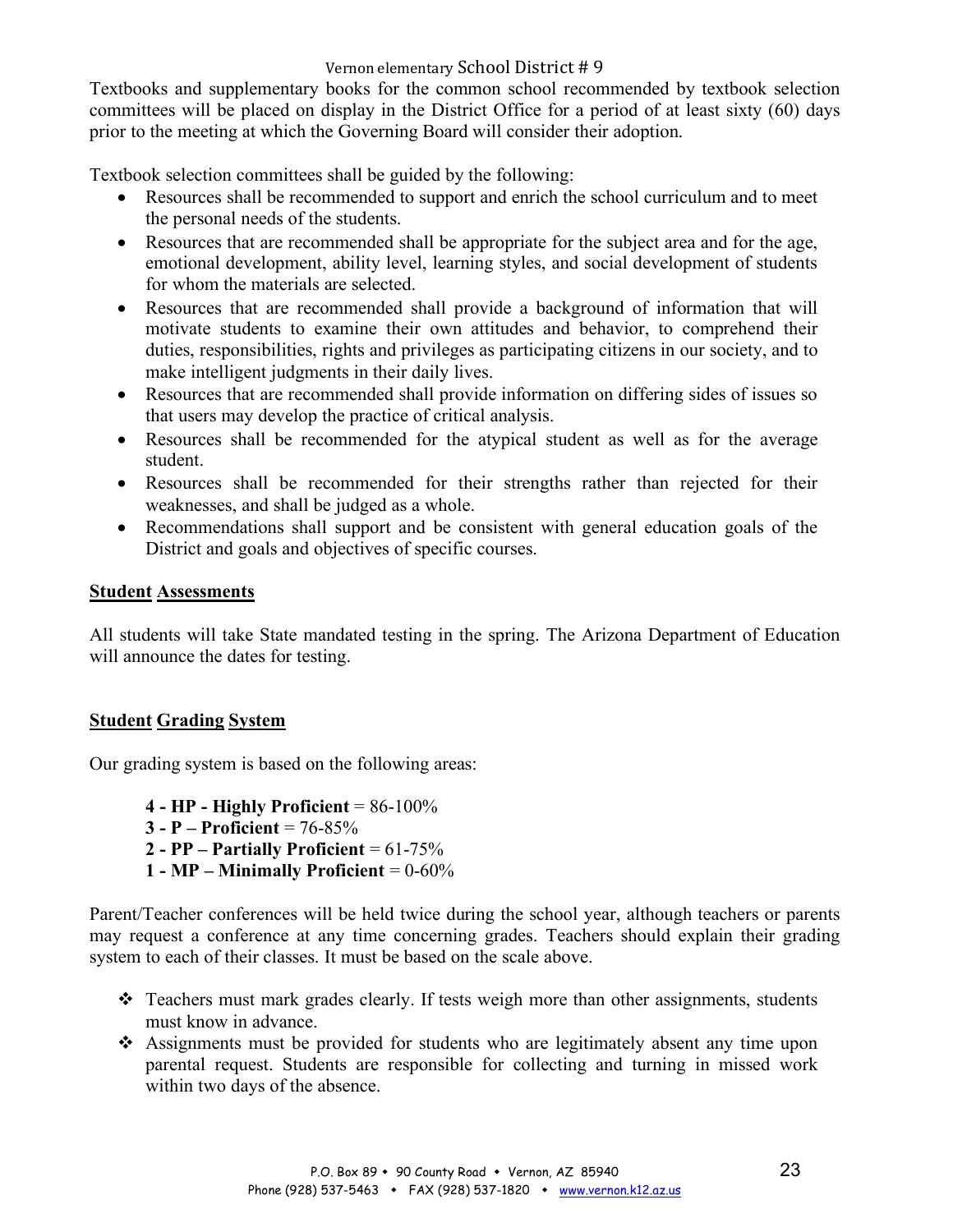# **Homework**

The development of study skills and self-discipline are integral and indispensable elements of a quality educational process. Homework should be assigned consistent with the maturity, special needs, and potential and achievement level of the individual student. It should not carry the stigma of punishment. Its assignment should be specifically addressed to the objectives of the instructional program and in addition students should develop responsibility for actively pursuing knowledge without immediate supervision outside as well as within the classroom.

Students, regardless of their intellectual capacity, should understand that mastery of skills is not always possible within the time constraints of the classroom. Each student should leave the District with a firm foundation for pursuing knowledge and developing skills on an independent basis.

The District Administrator is responsible for procedures that will achieve objectives through homework, including, but not limited to, the following:

- Intervention that changes deficient performance to performance that meets acceptable standards.
- Reinforcement and mastery of critical skills and concepts. Special emphasis will be placed on the mastery of basic skills.
- Challenge through exploration of concepts and skills that complement and elaborate those introduced in the classroom
- Feedback from the teacher through correction and clarification of all outside assignments.

# **Move on when Reading**

The District shall provide an annual written notification to parents or guardians of students in kindergarten programs and first  $(1<sup>st</sup>)$ , second  $(2<sup>nd</sup>)$ , and third  $(3<sup>rd</sup>)$  grades that a student who obtains a score on the reading portion of the Arizona Statewide assessment for English Language Arts and Mathematics (AZMERIT) test or a successor test, that demonstrates the student is reading far below the third  $(3<sup>rd</sup>)$  grade level will not be promoted from the third  $(3<sup>rd</sup>)$  grade. If the student's school has determined that the student is substantially deficient in reading before the end of grade three (3), the District shall provide to the parent or guardian of that student a separate written notification of the reading deficiency that includes the following information:

- A description of the current reading services provided to the student.
- A description of the available supplemental instructional services and supporting programs that are designed to remediate reading deficiencies.
- Parental/Guardian strategies to assist the student to attain reading proficiency.
- A description of the District policies on midyear promotion to a higher grade.

# **Attendance – Schoolmaster**

All teachers must accurately record absences and tardies in Schoolmaster after 5 minutes have elapsed into the class period. If students come to class 5 minutes late, send them to the office for a tardy slip. When you have a substitute, print class lists from your Schoolmaster grade book. Substitutes will take attendance on these lists and send them to the office. Students arriving 5 minutes late to school first hour must report to the office.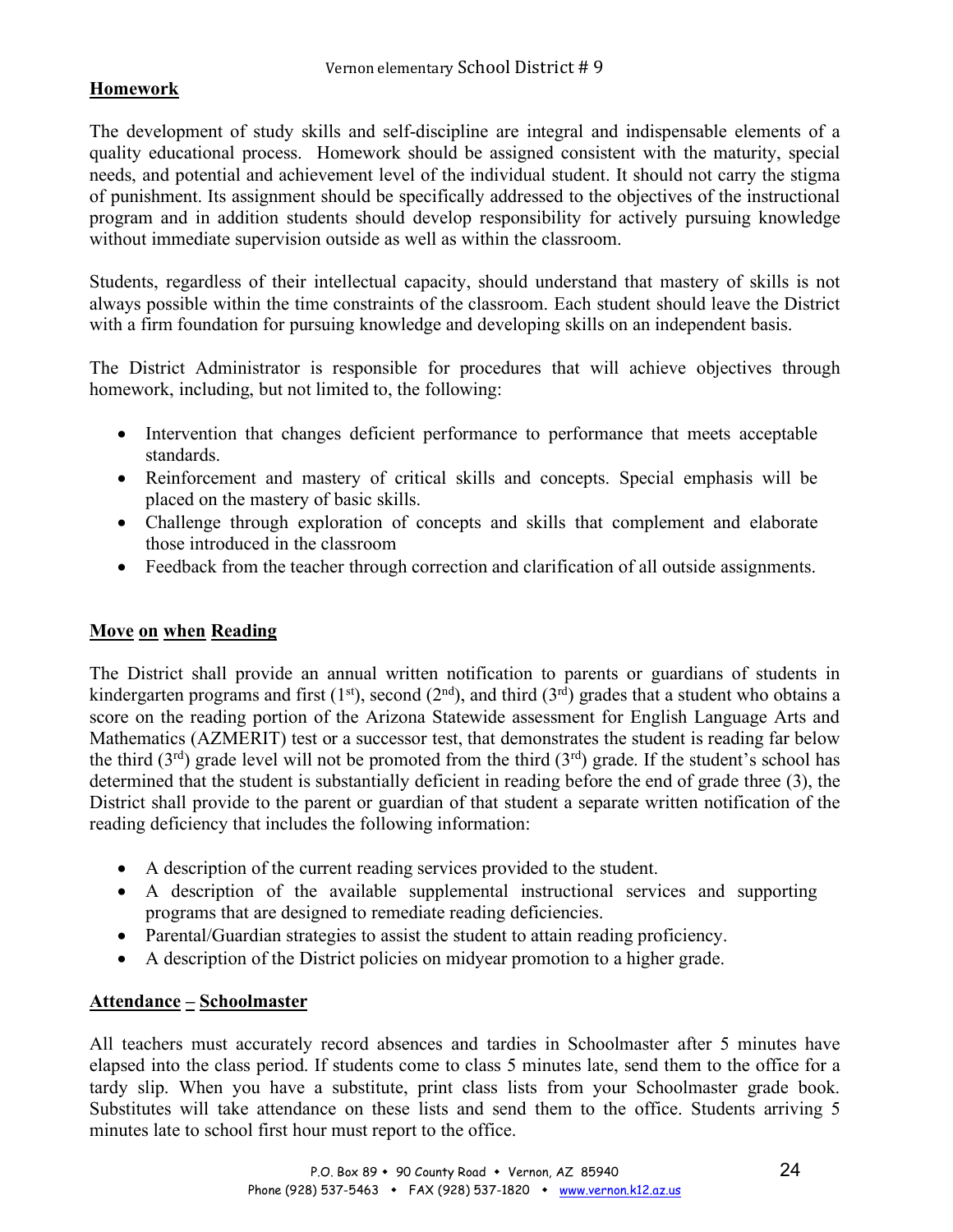# **Cumulative Records**

Cumulative records are kept in the principal's office and are available to teachers for their information and guidance. **These records are confidential records and are not to be taken out of the office.**

# **Gradebook and Class Records**

Each teacher is required to keep accurate class records on Schoolmaster. A gradebook for each class must be set up in Schoolmaster and grades entered in a timely fashion. In order to communicate with parents effectively concerning their student's academic performance, teachers will be expected to grade and record assignments on Schoolmaster in a timely manner. Teachers will have grades entree into Schoolmaster no later than two weeks into every quarter. Both progress reports (midquarter) and the Parent Portal will be utilized to communicate student progress with parents. Students and parents must be informed of their grades on a continual basis for each subject. The following information will be recorded: student's name, absences, tardies, daily grades, test grades and final grades.

# **Report Cards**

Report cards will be mailed on the Monday following the end of each 9-week grading period. Teachers must have quarter grades posted to grade cards in Schoolmaster not later than Thursday on the end of the quarter date.

# **Evaluation of Pupil's Work**

Individual teachers may vary in their methods of evaluation, but it is important that the students be informed as to how their work will be evaluated. Should a controversy arise over a grade, the teacher must have adequate records to show how the grade was determined.

# **Progress Reports**

Progress Reports will be sent home with students every two weeks. Teachers are responsible to send home these reports for all students. This helps keep parents informed on their child's academic and behavioral progress. These reports are to be kept as a record of parental involvement.

# **Student Handbooks**

Teachers will read and review the entire student handbook with their Home Room class the first week of school. Students will be given the opportunity to read and clarify any questions they may have concerning student conduct and expectations. Students and Teachers must sign the Acknowledgment Form and return this page to the office. This will be kept on file while students attend our school.

# **Classroom Management**

It is the philosophy of the administration and staff that all school personnel must work hard at developing good teacher to student relationships and be proactive in their management of student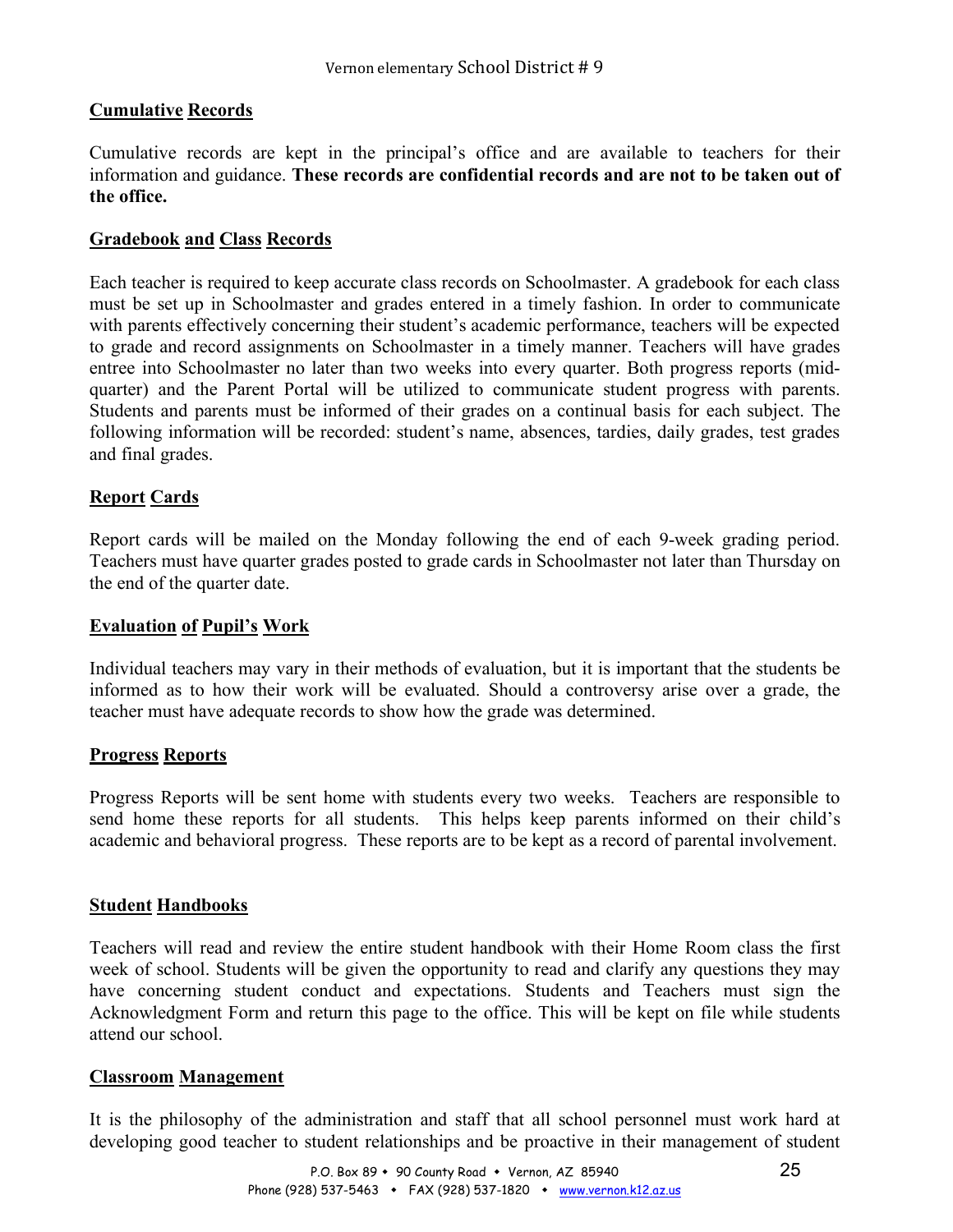behavior. High expectations, calm and caring management practices should be used consistently. To this end, that faculty and administration have developed a school-wide discipline plan to assist teachers in the task of classroom discipline. It is based on the following assumptions:

- Teachers who repeatedly and ineffectively respond to misbehavior spend less time on instruction.
- The distractions created by misbehavior within the classroom make it difficult for students to be attentive to instruction.
- Teachers who are unable to maintain classroom discipline are often frustrated and negative.
- Some discipline problems reach the office that could have been handled more effectively by the classroom teacher had a discipline plan existed.
- Many behavior problems can be prevented when all teachers communicate consistent expectations to students and follow a similar intervention plan when students, teachers, parents and administrators understand their responsibilities and reinforce each other's efforts.
- A code of conduct removes some hard decisions from teachers about being too hard or too soft and defuses the "us" verses "them" atmosphere in the classroom.
- A consistent approach to discipline is easily communicated to parents and generally evokes a supportive attitude from them.
- Recent research on effective schools concludes that achievement is higher and delinquency less common in schools where discipline is based on expectations set by the entire school rather than left to individual teachers to work out for themselves.

Expectations for appropriate behavior in your classroom must be in writing. One copy shall be provided for the Superintendent. One copy shall also be posted in a prominent place in your classroom. On the first day of classes, the teacher shall go over the expectations with their students to explain, answer questions and get feedback.

Disciplinary Procedures: An effective teacher is capable of handling routine disciplinary matters without the need for referral to the administration. Teachers should immediately refer students to the administration for infractions involving alcohol, arson, bomb threats, drugs, emergency alarms, theft, assault, tobacco, vandalism, skipping class and weapons. The teacher through their discipline ladder should handle other disciplinary matters. This ladder must have steps that increase in the severity of disciplinary action as a student's infractions increase. This ladder should include student conferences, parent phone calls, parent conferences, detention and other appropriate disciplinary actions. All actions regarding students discipline must be documented on the Schoolmaster portal under guidance. Stage two and stage three discipline referrals must have appropriate paperwork sent with the student when being referred to the administration. A log of parental/guardian contact must be kept to verify your communication with parent/guardians regarding disciplinary and academic concerns.

# **Bus Duty**

This duty includes both morning and afternoon responsibilities. During the morning, teachers should be on duty at 7:25 a.m. and stay until 7:50 a.m. making sure students exit the buses in an orderly and safe manner. During the afternoon, teachers are to walk their students to the bus and make sure all students board the buses safely.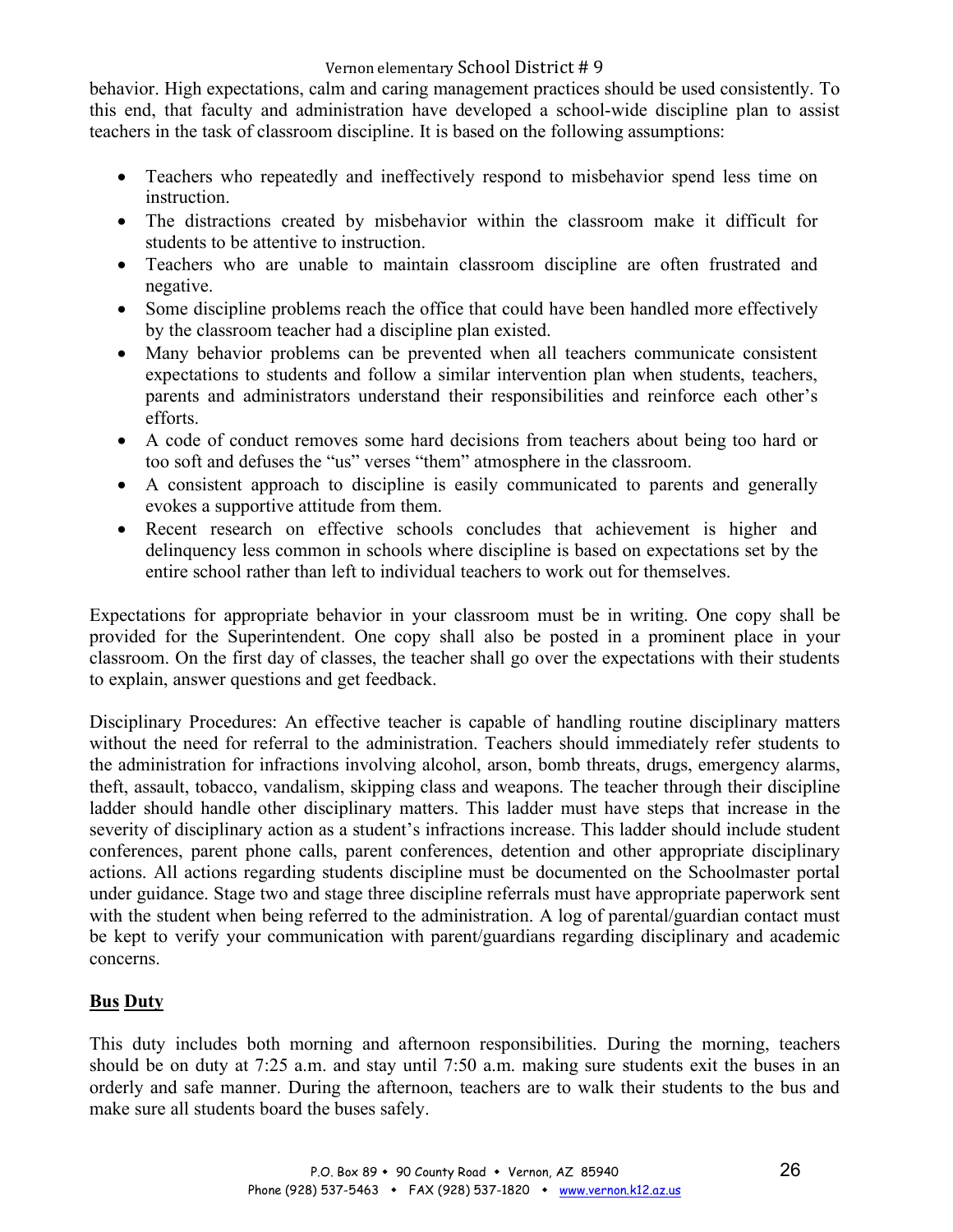# **Hall Duty and Passes**

**Teachers are responsible for the conduct of students in their classrooms and in its immediate vicinity.** Hallway activity is as much the responsibility of all teachers as is room activity. **Staff members should be at the door during passing periods to supervise the hallway.** During school hours' teachers are expected to assume the responsibility for handling situations involving student misconduct wherever they occur.

Students will not be in the halls without a properly signed hall pass. Teachers should monitor daily the number of passes given to students. Students should rarely need to go to the bathroom during class time. However, should the urgency arise, sending more than one student at a time to the bathroom is not a good practice. Keep in mind; students are in the classroom to learn. When they leave your classroom for reasons that could have been done at some other time, students are not learning. Some students are well aware of this fact and will use any opportunity to get out of the classroom. Before you issue any pass, first determine the urgency of the need. Not an urgent matter, NO pass.

# **Field Trips**

Field trips must be of educational value and planned well in advance according to field trip booking procedures. Teachers are responsible for making sure all field trips are properly planned. Not having registration fees paid, meals, funding etc., will result in the trip and future trips not being approved. Approval for the proposed field trip must be obtained before any field trip can be planned. Overnight field trips must be approved by the school board.

# **School Ceremonies and Observances**

The following shall be adhered to regarding required opening exercises and school programs as they pertain to customs and holidays:

- Each student shall be provided with an opportunity to participate in the Pledge of Allegiance or other patriotic observance each day.
- Each student in grades four (4) through eight (8) shall recite the following passage from the Declaration of Independence:

"We hold these truths to be self-evident, that all men are created equal, that they are endowed by their creator with certain unalienable rights that among these are life, liberty and the pursuit of happiness. That to secure these rights, governments are instituted among men, deriving their just powers from the consent of the governed."

• When special days or significant events are recognized, it is recommended that appropriate classroom and assembly programs be presented in keeping with the traditional and historical significance of the event or season.

# **Classroom Interruptions**

It will be the responsibility of the District Administrator to limit the clerical duties of classroom teachers as much as possible and to reduce, to a minimum, interruptions of classroom programs. Teachers should not be called out of their classrooms for telephone calls, salespersons, or by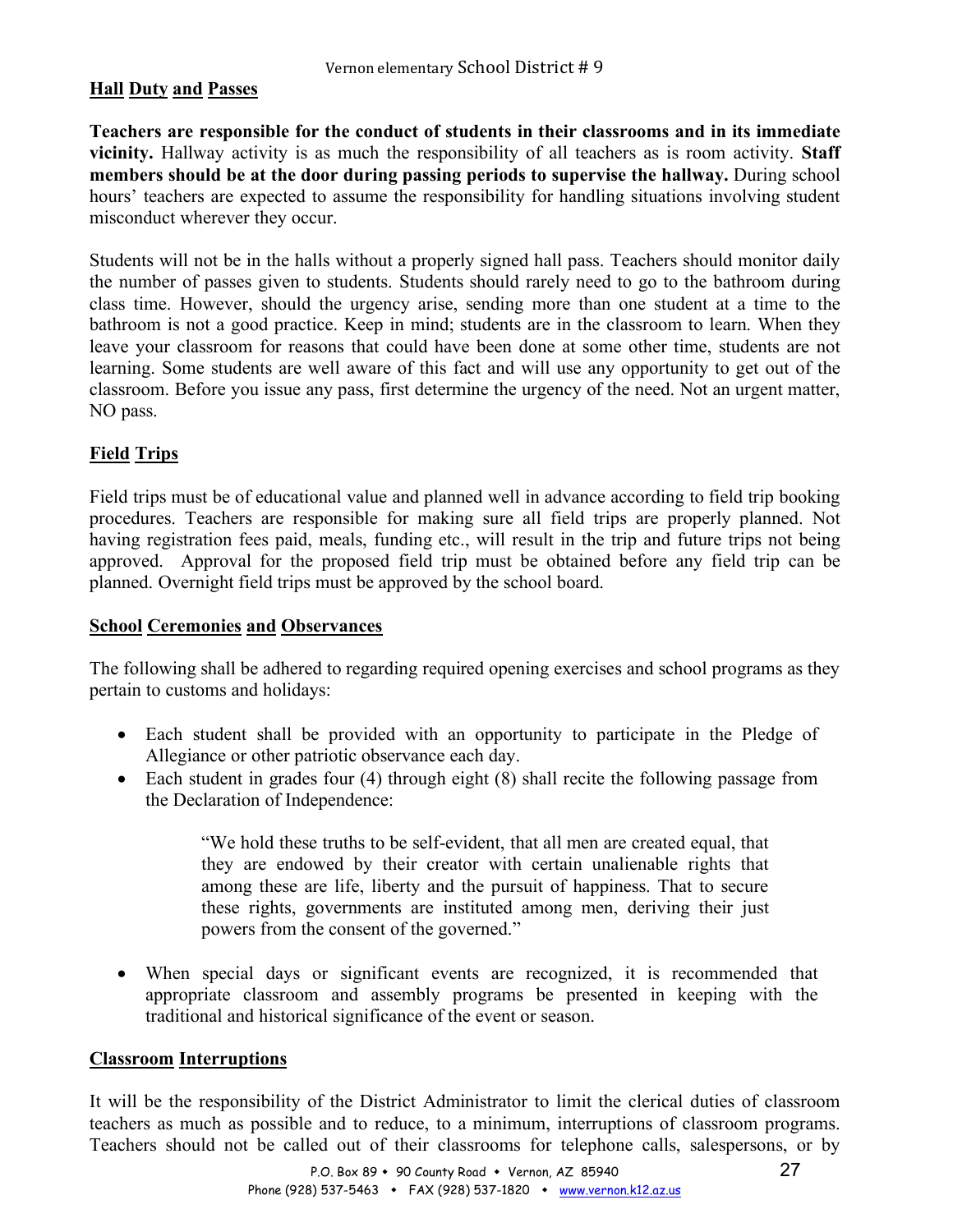visitors. Exceptions may be made in emergencies. The classroom setting shall not be interrupted by the use of the interschool communication system unless authorized by the District Administrator.

To optimize and increase communication between school and home, telephones have been made available to you in your room. Telephones should be used in a professional manner to enhance learning. Personal long distance calls may not be charged to the school district.

Personal cell phones often lead to classroom interruptions as well. Phones must remain OFF (not silent) and concealed during instructional time. During instructional time teachers are not to receive, make or otherwise use their phone for texting, messaging and social networking.

# **Guest Speakers**

Guest speakers may be used as a valuable educational resource. Before allowing guest presenters, the host teacher must request the Superintendent's permission by filling out a "Guest Presenter" form.

# **Permission to View Movie**

Any movie should be approved by the Superintendent **five (5) days in advance**. Fill out the appropriate request form and turn it into the Superintendent. Pass out Parent Permission Slips to students, if necessary. Teachers should keep the permission slips on file. Any student requesting not to see the movie, or who did not bring back a permission slip, must be accommodated with an alternate assignment. Only movies rated "G" or "PG" or "PG 13" should be considered. Students should not handle DVD or TV equipment. Teachers should restrict use of the DVD.

# **Student Athletics**

Each student-athlete must present the "Permission to Participate in Athletics" form and have a current physical on file with the Coaches and the Front Office. Coaches will be provided the Emergency Information Sheet for each student participating. Coaches should have this information at all practices and games. Practices will be determined according to sport schedule and an activity bus will take the students home after practice. There is no student activity bus after scheduled games and all parents will be responsible for picking up their student at the allotted time. Athletes are to travel to and from away games with the team. Students must meet eligibility requirements of the state of Arizona and the eligibility criteria can be reviewed in VESD policy manual section JJJ.

Teachers will keep the eligibility lists and notify the Coach of any ineligibility. Teachers will keep all forms on file. Coaches will establish rules for sports conduct; to include practices and games. At the athletic events, students will have the opportunity for fundraising by selling concessions and sports related t-shirts etc., providing the fundraising has been approved by the Board.

# **Pupil Participation in Extra Curricular Activities**

The eligibility guidelines which can be found in Policy JJJ are applicable to the following after school activities:

• Athletics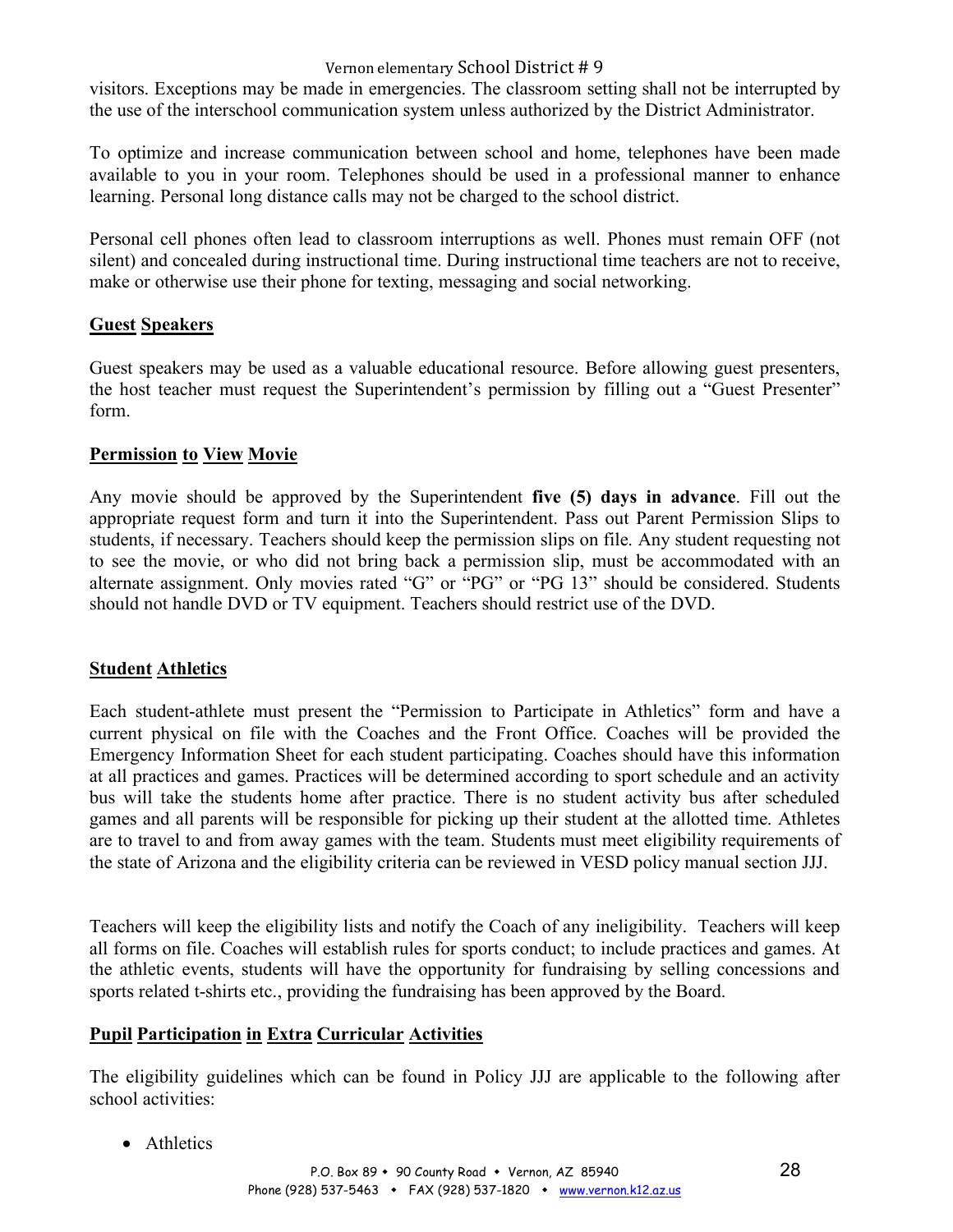- Student Council
- Other activities that involve students as representatives of the school or District

Eligibility shall be based on the cumulative work at the end of each two (2) week period. The eligibility criterion for extracurricular participation shall be a passing grade in all classes in which the student is enrolled, and the student shall maintain progress towards promotion. Before a student is declared ineligible, there must be a two-week period of pending ineligibility followed by a subsequent week of failure to pass all classes on a cumulative basis.

# **The guidelines are mandatory for all grades and will be enforced by the teacher of each grade level.**

# **Mandatory Reporting of Child Abuse/Neglect**

A.R.S. 13-3620 requires: "Any…nurse…teacher…counselor or other employees of the School District or any other person having responsibility for the care or treatment of children whose observation or examination of any minor discloses reasonable grounds to believe that a minor is or has been the victim of injury, sexual abuse pursuant to section 13-1406....[this includes an extensive listing of possible signs of abuse & neglect]….shall immediately report or cause reports to be made of this information to a peace officer or to the Department of Child Safety in the Department of Economic Security office., and are required to turn in documentation to the superintendent. Reports shall be made forthwith by telephone or in person forthwith and shall be followed by a written report within seventy-two hours…. The law continues to define in length requirements of reporting."

The full text of A.R.S. 13-3620 can be reviewed at the following website: **www.azleg.state.az.us/ars.** All school personnel should be aware of this requirement for reporting suspected abuse and/or neglect. Principals in each school and Directors will have a procedure for employees to follow when reporting.

# **Rehabilitation Act (Section 504)**

Section 504 is an Act which prohibits discrimination against persons with a disability in any program receiving Federal financial assistance. If you have questions regarding the Rehabilitation Act, please feel free to contact Amy Nelson, the Section 504 coordinator for Vernon Elementary School District.

The school district has specific responsibilities under the Act, which include the responsibility to identify, evaluate and if the child is determined to be eligible under Section 504, to afford access to appropriate educational services.

The Family Educational Rights and Privacy Act **(FERPA)** also specifies rights related to educational records. This act gives the parent or guardian the right to:

- Inspect and review his/her child's educational records;
- make copies of these records;
- receive a list of all individuals having access to those records;
- ask for an explanation of any item in the records; and,
- a hearing on the issue if the school refuses to make the amendment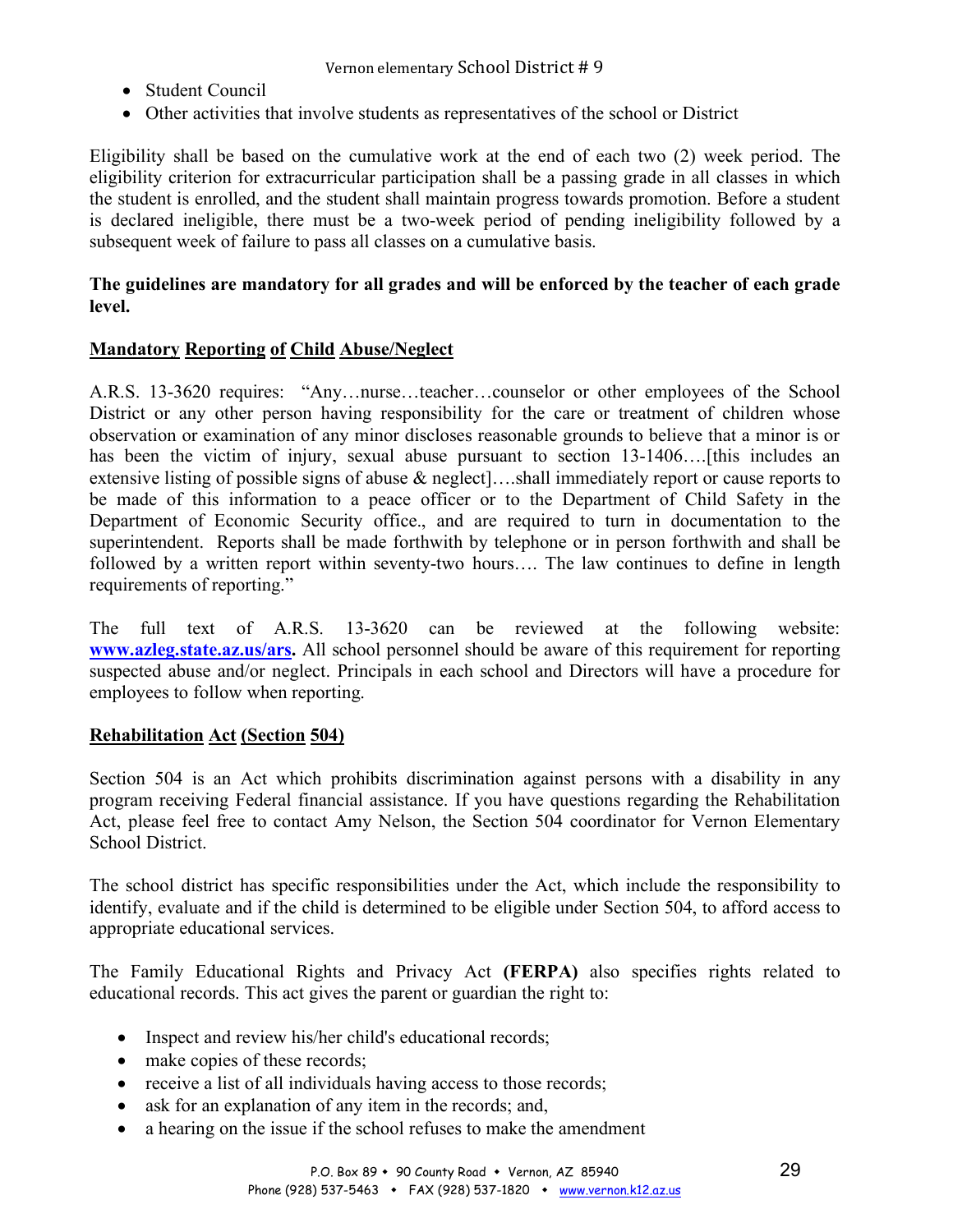# *SCHEDULES AND DUTIES*

# **Duty Hours**

**Duty Hours shall be from 7:25 a.m. until 4:00 p.m. daily.** Teachers shall not dismiss their classes earlier than the regularly scheduled time without the approval of the Superintendent.

This is one of the most important parts of maintaining a safe school and a culture that is focused on learning. Please be prompt and vigilant in observing all students during your designated duty time. Watch carefully for suspicious and dangerous behavior. **At no time will a class or group of students be left unattended.** Should an emergency arise which necessitates the teacher's absence, the principal should be notified so that temporary supervision may be arranged.

On a teacher's designated duty day, teachers should be on duty in their designated location at 7:30 a.m. until the bell, at breakfast and at lunch. At breakfast and lunch breaks, please report immediately to your area and plan accordingly to eat breakfast or lunch on duty. Duties include monitoring the safely and well-being of all students. Movement and constant observation should be included in your duty. Teachers are encouraged to proactively manage student behavior and intervene before a situation escalates.

Teachers may be assigned as sponsors of student organizations and will be required to attend functions of the organization to which they are assigned.

# **Faculty Meetings**

Faculty meetings are held regularly, as needed for staff development and training. At least one meeting will be held each month for general school information. Teacher input into the focus of these meetings is welcome. There is a great deal of expertise on the staff which allows us to maintain our focus and organize for optimal success. In addition to the faculty meetings there will be professional development days throughout the year.

Parent/Teacher conferences will be held on September 18, 2020 and February 5, 2021

Teacher Orientation will take place on July 27, 28 and 29, 2020. Open house is July 30 from 4-5 pm. Parent/teacher conferences will be held on September 18, 2020 and February 5, 2021. Teachers last work day will be May 28, 2021.

# **BlackBoard Connect Automative Outreach**

Schoolmaster service is helping educators improve communication via streamlined, efficient, automated communication, time-sensitive mass notification engine. This service enables school administrators to record, schedule, send, and track personalized voice and e-mail messages to thousands of students, parents, and staff in minutes.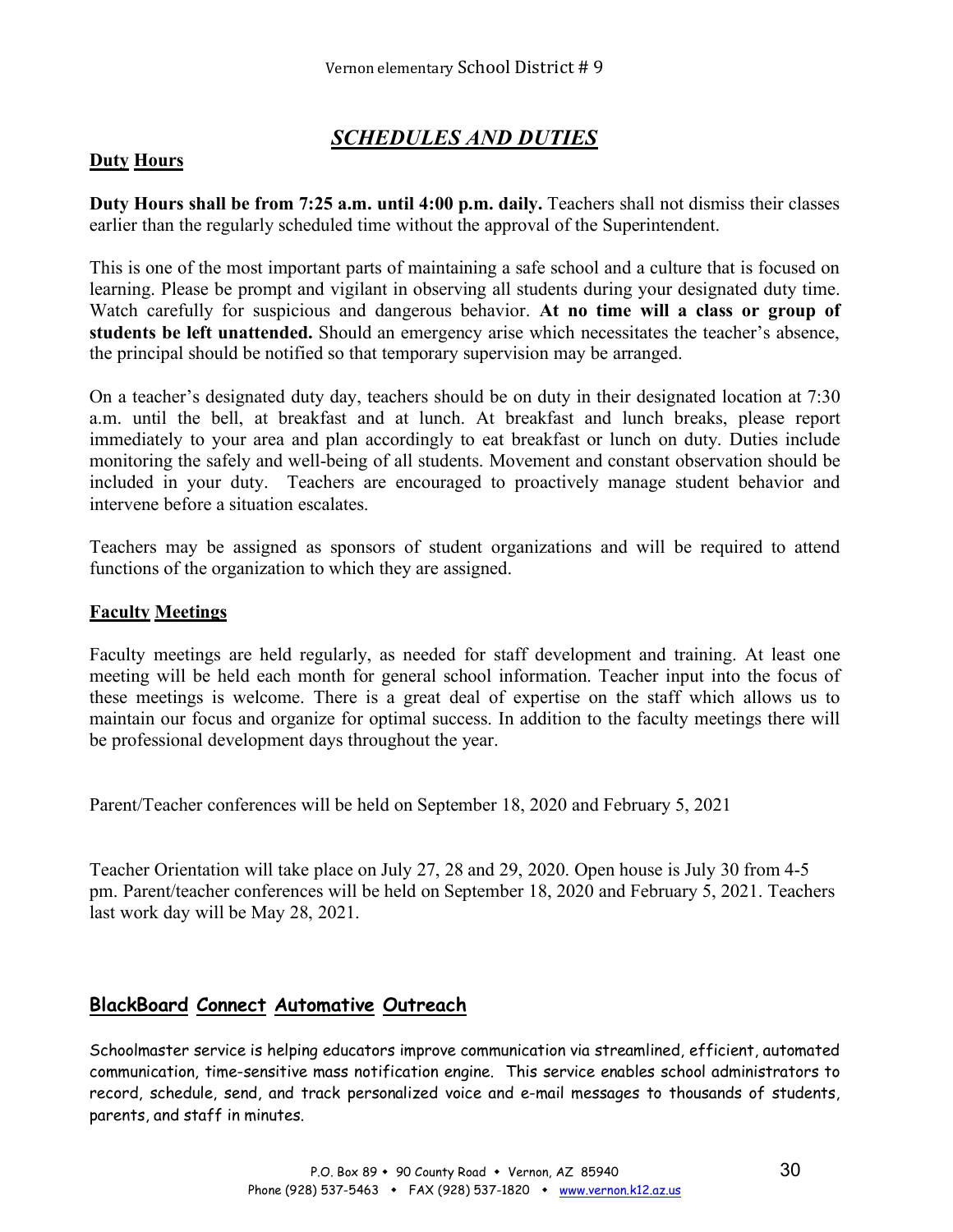# **SUMMARY OF CALENDAR OF EVENTS 2020-2021 School Year**

| July             | $04*$                                     | Legal Holiday: Independence Day (Saturday)                                                                                                                                                                                                                                                              |
|------------------|-------------------------------------------|---------------------------------------------------------------------------------------------------------------------------------------------------------------------------------------------------------------------------------------------------------------------------------------------------------|
|                  | 30                                        | <b>Open House (Thursday)</b>                                                                                                                                                                                                                                                                            |
| <b>August</b>    | 3,4,5                                     | <b>Staff Orientation (Monday, Tuesday, Wednesday)</b>                                                                                                                                                                                                                                                   |
|                  | 6                                         | <b>First Day of School (Thursday)</b>                                                                                                                                                                                                                                                                   |
| <b>September</b> | $07*$<br>18                               | No School – Labor Day (Monday)<br><b>Parent / Teacher Conferences (Friday)</b>                                                                                                                                                                                                                          |
| October          | 06<br>08<br>$12 - 15$                     | <b>Picture Day (Tuesday)</b><br>1st Quarter/Report Due (Thursday)<br>No School - Fall Break (Monday thru Thursday)                                                                                                                                                                                      |
| <b>November</b>  | $11*$<br>$25 * 826 *$                     | No School – Veteran's Day (Wednesday)<br>Thanksgiving Break (Wednesday & Thursday)                                                                                                                                                                                                                      |
| <b>December</b>  | 17                                        | 11:45 Release - End 2 <sup>nd</sup> Quarter / 1 <sup>st</sup> Semester (Thursday)<br>22, 23, 24*, 28, 29, 30, 31 Winter Break                                                                                                                                                                           |
| <b>January</b>   | $01*$<br>$18*$                            | <b>Winter Break</b><br>No School – Martin Luther King Day (Monday)                                                                                                                                                                                                                                      |
| February         | 05 <sub>1</sub><br>$15*$                  | <b>Parent/Teacher Conferences (Friday)</b><br>No School – Presidents' Day (Monday)                                                                                                                                                                                                                      |
| March            | 11<br>$15 - 18$                           | 3 <sup>th</sup> Quarter Due (Thursday)<br><b>Spring Break (Monday - Thursday)</b>                                                                                                                                                                                                                       |
| <b>April</b>     | $5 - 22$                                  | <b>State Testing</b>                                                                                                                                                                                                                                                                                    |
| <b>May</b>       | 20<br>24<br>25<br>26<br>27<br>28<br>$31*$ | 4th Quarter/2nd Semester/Report Card due (Thursday)<br><b>Field Day</b><br><b>AM Awards Ceremony (Tuesday)</b><br>Kindergarten & 8 <sup>th</sup> Grade Graduation (Wednesday)<br>11:45 PM Release - Last Day of School (Thursday)<br><b>Teacher's Last Day (Friday)</b><br><b>Memorial Day (Monday)</b> |
|                  |                                           |                                                                                                                                                                                                                                                                                                         |

**\* District Closed - 12 Month Employee Holiday**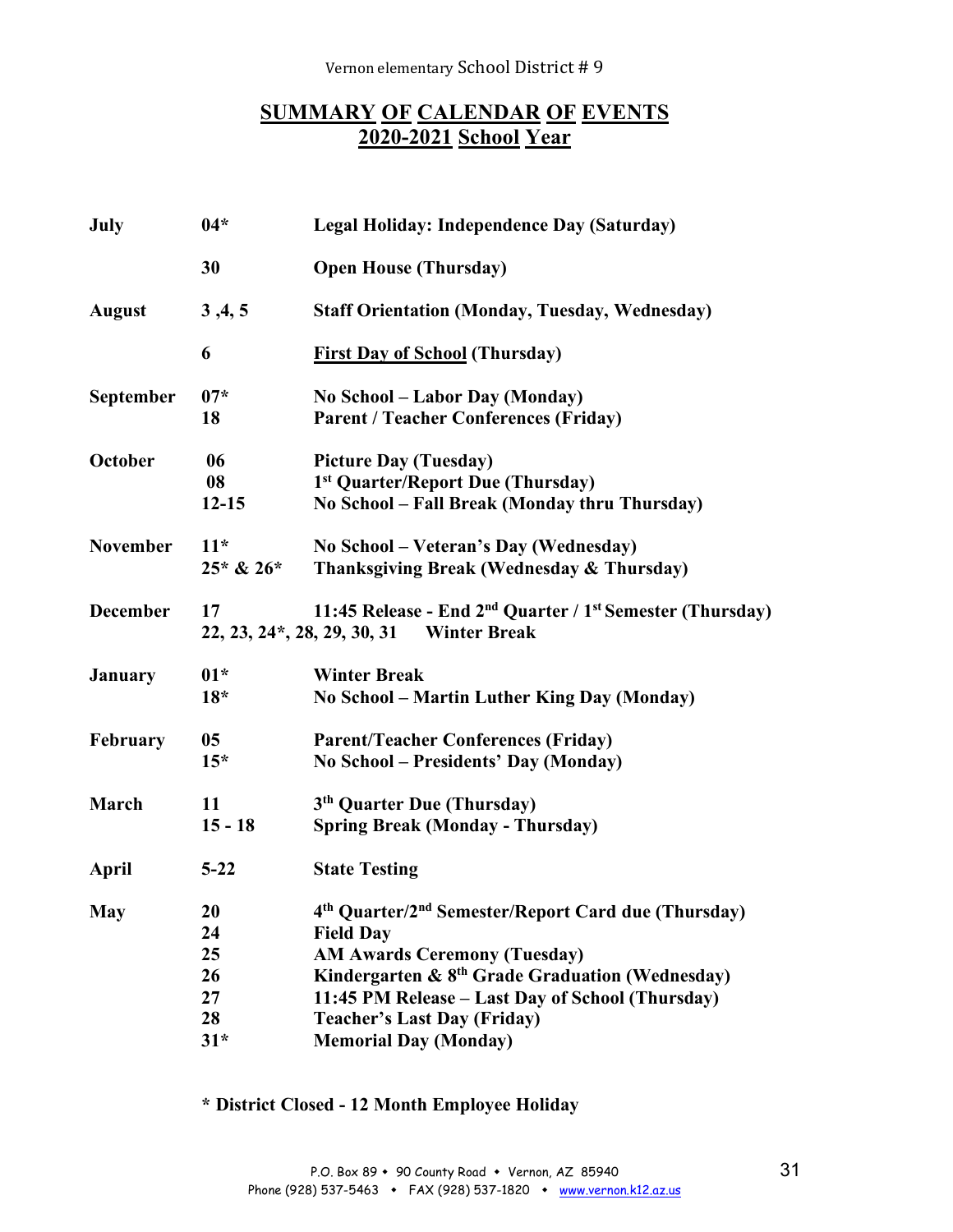# *DISTRICT PROCEDURES AND SUPPORT SERVICES*

# **Dress Code**

VESD employees are expected to maintain a professional appearance at all times. No jeans are to be worn on any student contact day. The same dress code that applies to students, will also apply to staff.

The following clothing/garments/articles **ARE NOT** permitted on campus or at any school activity:

- Low-hanging or sagging pants, including exposure of any undergarments.
- Shorts and skirts shorter than mid-thigh length.
- Strapless, straps that do not go to the shoulder, racer back or backless dresses or blouses and halter tops. All undergarments (brassieres, etc.) must be fully covered.
- Blouses or shirts of a transparent or mesh material revealing a bare midriff or shoulders.
- Tops or dresses that reveal cleavage.
- Tops that are so short they cannot be tucked in
- Muscle shirts and oversized tanks that must have a t-shirt worn underneath.
- Tights, leggings, spandex and other types of form fitting clothing must be accompanied by skirts or shorts that comply with the dress code policy.
- Hairnets, skull caps, "do-rags" and bandanas
- Hats (other than weather protection) of any kind are not permitted in the classroom. Hoodies covering the head may only be worn outside.
- Clothing, hats, jewelry or accessories that display inappropriate messages or symbols
- Clothing that promotes alcohol, drugs, tobacco, gang affiliation, nudity or profanity.
- Clothing with messages or pictures referring to death, violence, Satanism, racism, weapons, sex, profane or obscene statements.
- Pajamas and slippers of any kind
- Bare feet are not acceptable. In the interest of safety, shoes must be worn at all times
- Writing or drawing on skin or clothing, tattoos on the neck or face must be covered.
- Spiked or studded belts, earrings, bracelets or necklaces.
- Chain belts, wallet chains, handcuffs or sharp, heavy rings
- Any item that is a distraction/disruption to the classroom learning environment.

# **Use of Personal Vehicle**

Staff member responsibilities regarding **transport of students** in a personal vehicle are detailed in Policy EEAG and IJOA. Transporting students in a staff member's vehicle is discouraged and requires Superintendent approval.

Travel to and from training or professional development opportunities must be conducted using the school vehicle. No reimbursement of travel expenses will be made for use of a personal vehicle unless the school vehicle is unavailable. A travel request form is required to be approved to book the use of the school vehicle.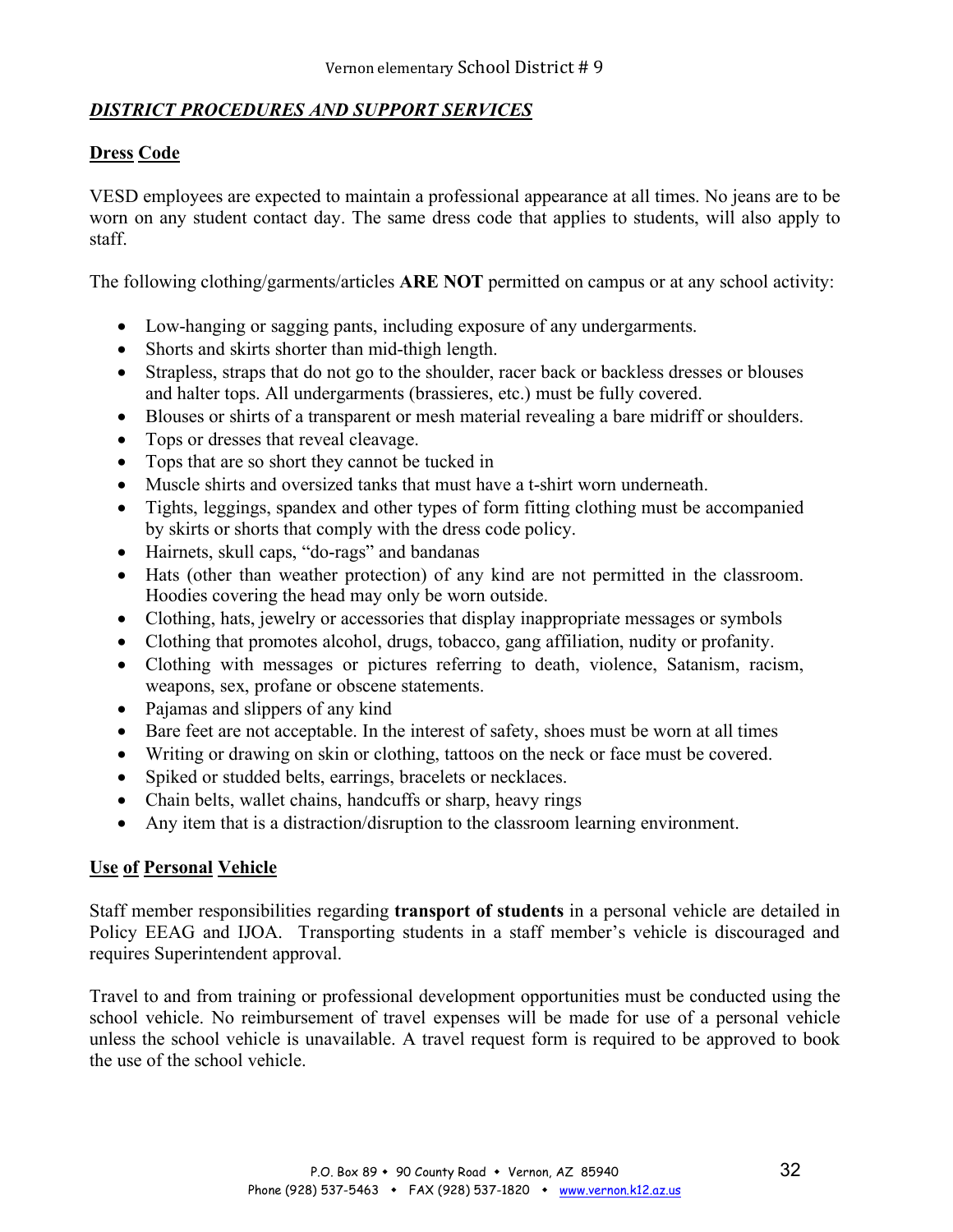# **Reimbursement of Travel Expenses**

Employees must submit a School Expense Travel Claim in order to receive reimbursement for lodging and meal expenses. Mileage will only be reimbursed **IF** the school vehicle is unavailable **and** with approval of the superintendent. Lodging and meal reimbursement rates are based on the current average for reasonable lodging and up to state average per day for meals. See Business Office for details. **Receipts are required for lodging and meal reimbursements**. Lodging for conferences will be limited to the cost of the conference facility. Contact the Business Office in advance of travel for restrictions.

# **Use of School Equipment**

Teachers shall be responsible for the proper care of all school equipment, apparatus, furniture and supplies under the control of the teacher.

# **Textbooks**

Teachers are required to issue textbooks to students and record their numbers in the teacher's record book. A number check should be made every nine weeks or more often if necessary. Please collect for books as they are lost or damaged. This will avoid billing parents at the end of the year.

# **Purchasing Policies**

The district Governing Board adopts a policy conforming to state law regarding the purchasing procedures. Following is a summary of purchasing policies of Vernon Elementary School District #9. The Governing Board must approve all expenditures.

If an employee plans to use District funds to purchase supplies, equipment or services, this is the procedure that **must** be followed:

- 1) Ask for a Requisition for the item or service to be purchased. Requisitions need to include item descriptions as well as catalogue numbers. An official Purchase Order will be generated from the Requisition.
- **\*\*\*\*Note:** Purchases without **PRIOR** requisitions and approved Purchase Orders will **NOT**  be paid for by the District**. \*\*\*\***
- 2) State law has established procedures that must be followed when purchasing items that cost \$5000 or above.
	- A. Expenditures of more than \$5,000 or totaling \$5000 for one vendor or item type District-wide, require three (3) telephone or verbal quotations. Quotation information should be attached to the respective requisition. This policy applies to all types of goods or services unless the Governing Board has identified the vendor as a sole source.
	- B. Expenditures of more than \$15,000 or totaling \$15,000 for one vendor or item type District wide, require a minimum of three (3) written quotations on the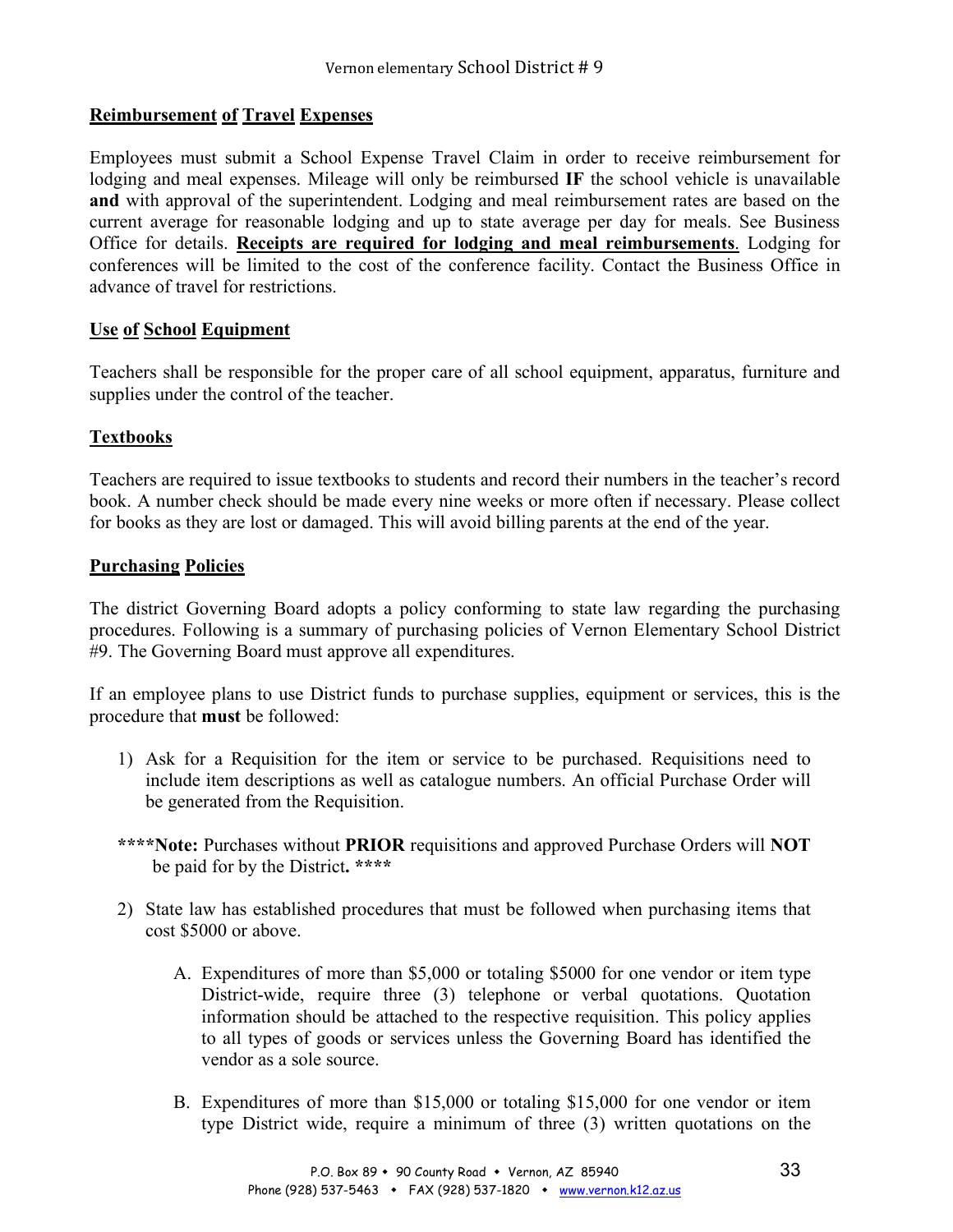vendor's letterhead. This policy applies to all types of goods or services unless the Governing Board has identified the vendor as a sole source.

- C. Procurement of construction or other items costing more than \$50,000 or totaling \$50,000 for one vendor or item type District wide, require sealed bid procedures. The district will comply with all Arizona statutes relating to labor, equipment, supplies or services purchased, leased or contracted. All sealed bids and requests for proposals are issued by the purchasing office.
- D. All goods must be shipped to Receiving. Receiving checks shipments against purchase orders for accuracy.
- 3) The **Business Office issues Purchase Orders**. Purchase orders are required for all expenditures except exempted items, such as salaries and related costs. **No material may be ordered "on approval" without a purchase order**. **If an employee orders material without a purchase order, this will be deemed a personal expenditure and the employee will be liable for payment!** Blanket purchase orders may be used for items of a recurring nature, but should indicate the period of time covered and a specified expenditure limit. If an employee exceeds the expenditure limit on a blanket purchase order the purchase order will be closed.
- 5) A purchase order will be faxed or mailed with an authorized district signature. The purchase order number must appear on all correspondence, invoices and freight bills. The cost of freight may be added to the invoice but all items must be shipped prepaid.
- 6) District employees who receive goods and/or services directly (e.g., pick up orders) must verify the quantity and item descriptions for all items received and date the receiving report for **the date the merchandise was actually received or the date the services were actually completed.** Return the completed receiving report with packing slips attached to the Business Office.
- **7)** After the receipt of goods and/or services, only an authorized signer may approve invoices for payment. Expenditures will only be processed for payment after written authorization has been received by the Business Office.
- 8) The business office submits expenditure vouchers to the County School Superintendent's Office where they are checked and the expense warrants are drawn. The warrant is returned to the Business Office where it is mailed to the vendor.
- 9) If it becomes necessary to cancel an order or items that have been back ordered, the Business Office **must be notified of the cancellation**. If other items will be ordered as replacement, a new purchase order must be issued for the replacement items.

# **Disposal and Transfer of Inventory**

An Inventory Transfer and Disposal Form must be completed for any inventory items, which are unusable or broken and need to be removed from inventory. Required information includes:

- School
- Department/Teacher/Room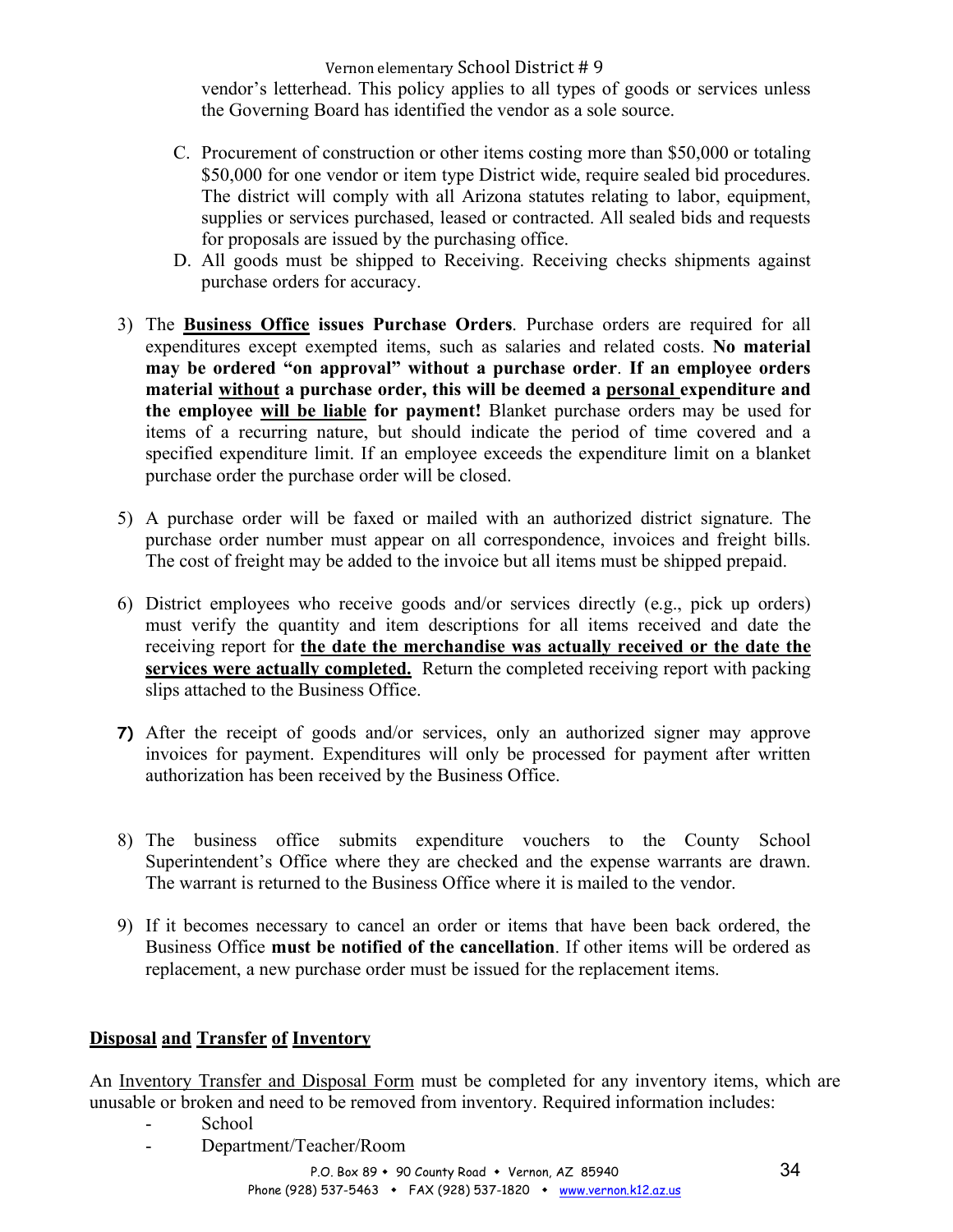- Tag Number
- Reason for Disposition
- Signature/Date

For equipment transfers, use the same form and include transfer information.

# *TECHNOLOGY*

All Technology requisitions, price comparisons, leasing and brand names are reviewed by the Business Office and the IT Coordinator.

All computer related repairs should go through the Coordinator before sending out of the District for repair.

**It is against District Policy to install software on your individual computer.** All District computers must have only licensed software installed on them. If you have a software program that you want to install on your local client, you may donate it to the District, and the licensing will be kept on file at the Information Technology office.

All computer and computer related donations must be routed through Rob Lefrandt. Questions concerning technology policies and procedures should be directed to Rob Lefrandt.

# **Email and Mail**

All teachers will have an email account and will be expected to read emails on a daily basis – preferably when you first arrive in the morning. Please use email for professional communication that enhances the educational environment. Do not use the district's email to promote political candidates, joke inappropriately, etc. Each teacher has an assigned mail box in the work room. Mail is sorted and distributed to the boxes daily. Your mail box must be checked daily as well.

# **Receiving Your E-mail Offsite**

Enter http://mail.vernon.k12.az.us/default.aspx in the URL.

1. Enter your Username in the User ID field

2. Enter your Password in the Password field and click the Login button.

See Rob Lefrandt for additional information.

# **Electronic Information Services User Agreement (Appropriate Use of Electronic Information Services)**

Acceptable use of the electronic information services (EIS) requires that the use of the resources support education, research, and educational goals of the district. The user must:

- Use the EIS for educational purposes only.
- Agree not to knowingly submit, publish, display, or retrieve any defamatory, inaccurate, abusive, obscene, profane, sexually oriented, threatening, racially inaccurate, or illegal material.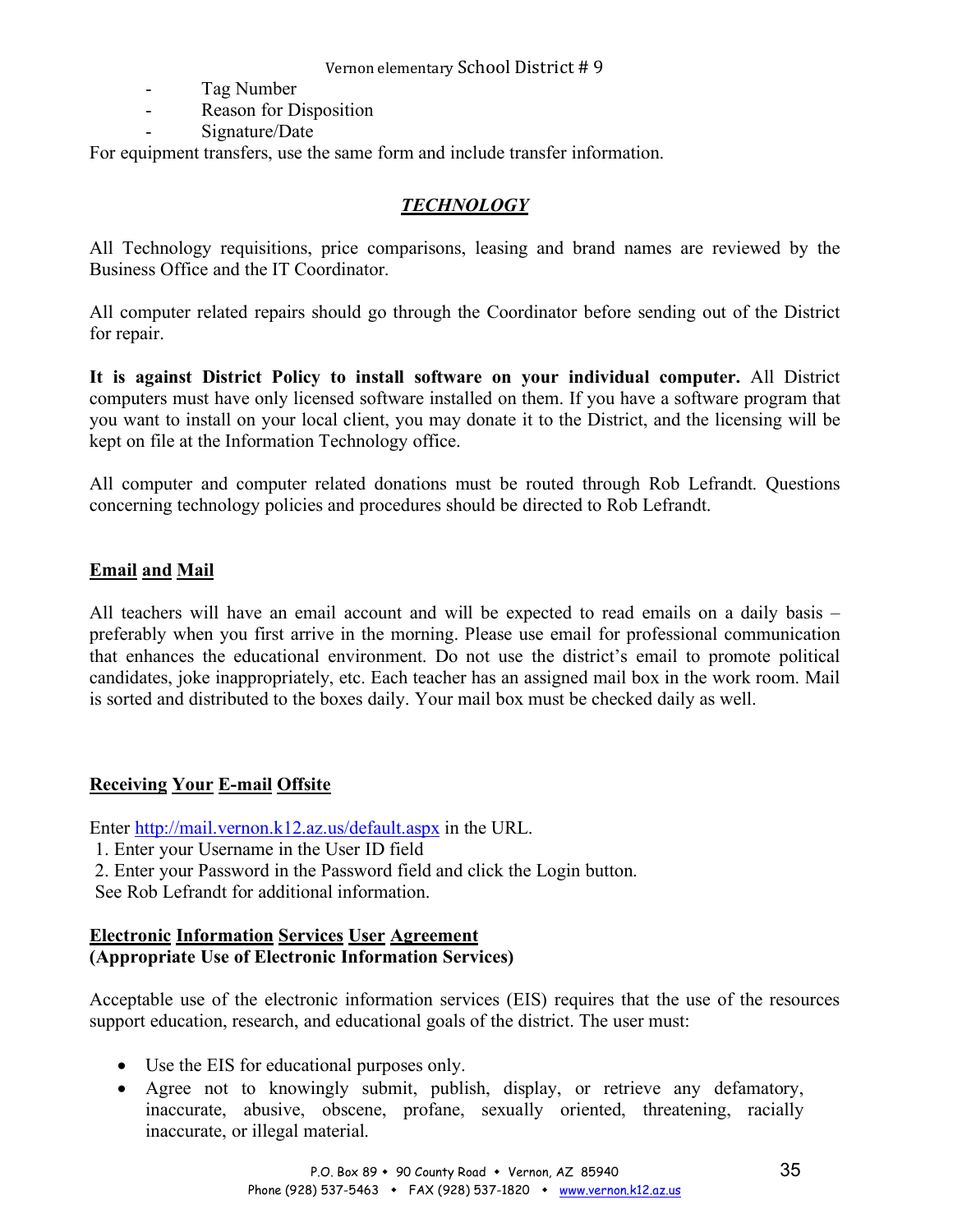- Abide by all copyright regulations. The use of all software must be in compliance with State and Federal law and VESD's software licenses. *\*Violating United States copyright lay by illegal reproduction of software can be subject to civil damages of as much as \$100,000.00 and criminal penalties, including fines and imprisonment.*
- Have software and hardware products installed or run on VESD client computers approved by the IT Department.
- Understand that many services and products available for a fee and assume the responsibility for any expenses incurred without District authorization.
- Acknowledge that the school district specifically denies any responsibility for the accuracy of the information. While the district will make an effort to ensure access to proper materials, the user has the ultimate responsibility for how the electronic information service (EIS) is used and bears the risk or reliance on the information obtained.
- Not reveal the home addresses or personal phone numbers.
- Understand that electronic mail or direct electronic communication is not private. VESD reserves the right to monitor electronic communications.
- Not use EIS for commercial purposes.
- Follow the District's code of conduct.
- Not attempt to harm, modify, or destroy software or hardware or interfere with system security and district servers. Servers on the VESD network are the sole responsibility of the Rob Lefrandt (IT).

# **In addition, acceptable use for Employees is extended to include requirements to:**

- Maintain supervision of students using EIS. Understand that students are responsible for complying with their own EIS User agreement.
- Agree to directly log on and supervise the account activity when allowing others to use a personal account.
- Take responsibility for personal accounts, including password protection.
- Protect the confidentiality of all passwords, the filtration override password (where applicable) user ID's, and personal identification numbers (PIN's) assigned to or created by employee, to prevent the use of personal accounts by unauthorized persons.

*Each user when signing the ACKNOWLEDGEMENT at the end of the Employee Manual shall agree to the terms and conditions of this EIS User Agreement. A user who violates the provisions of the terms and conditions may be denied access to the information services and may be subject to disciplinary action. Accounts may be closed and files deleted at any time.* The District is not responsible for any service interruptions, data loss, changes or consequences.

\*\*Please note that this contract is valid and enforceable for the entire time the employee is working for VESD. \*\*

# **Records Storage**

Contact your school's Administrative Assistant for records storage details.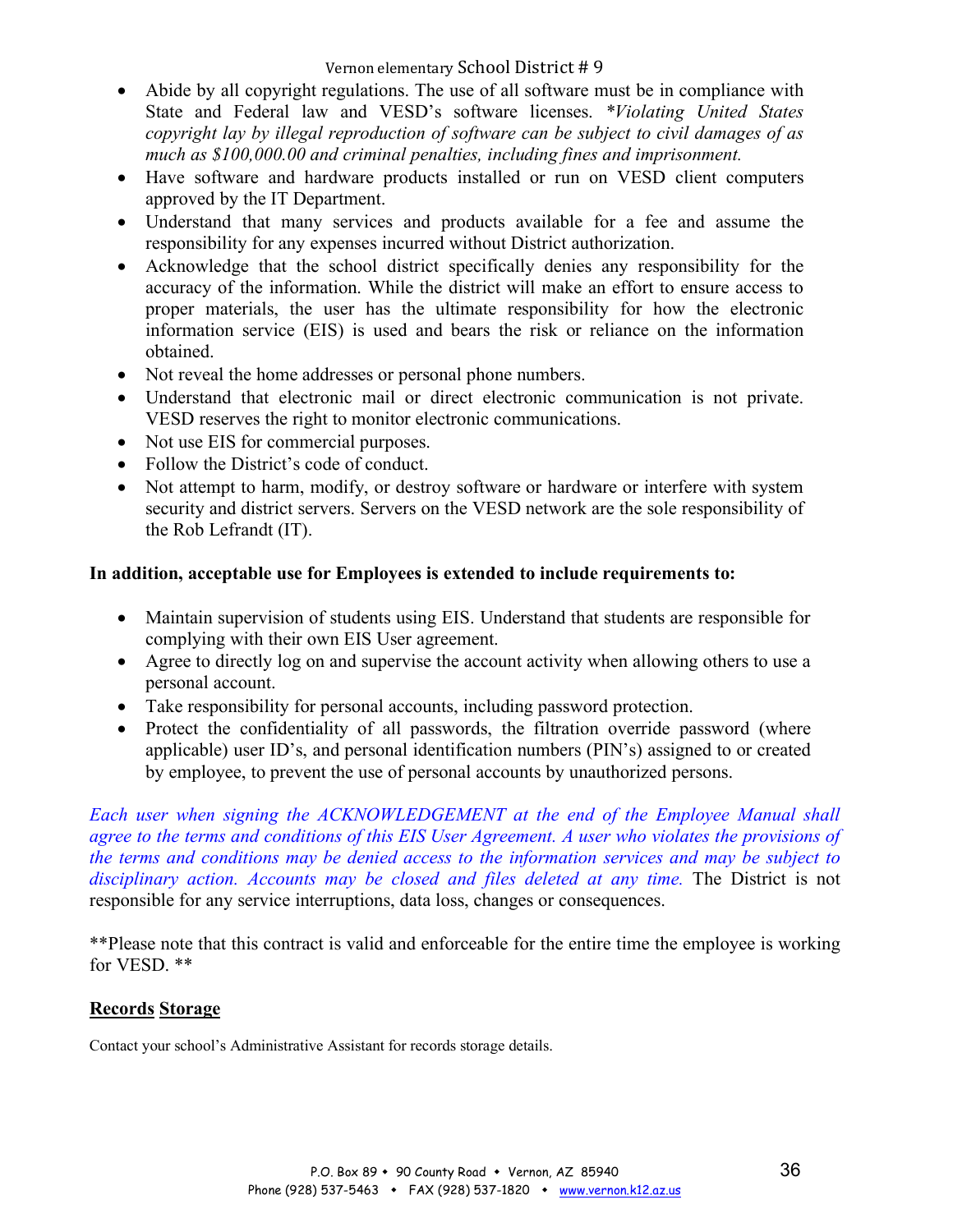# **AZED and Schoolmaster**

The Arizona Department of Education requires Districts to submit student-level data to ensure "precise student counts, accurate tracking of mobility and dropouts, and accurate measurement of student progress." This information is used to determine the amount of funding a school district receives to operate its schools.

**Accurate accounting of student data using Schoolmaster is extremely important to the District. Every certified employee and some classified personnel will be required to know and use Schoolmaster for data reporting to ADE.** It is mandatory that employees required to use Schoolmaster receive appropriate training to ensure that the District's reports are accurate and timely. For employees new to the system, learning Schoolmaster is mandatory – and one of the first work assignments.

# **FORMS**

The following forms are available in the Teacher Workroom. If you need extra forms or the form is not in the Teacher Workroom please contact school secretary.

> Employee Travel Request Facilities Department Work Order Field Trip Request Guest Speaker Permission Leave Request Non-Profit Organization Use of School Facilities (use for School Events) Permission to View Movie Professional Development Request Report of Non-Accidental Injury Requisition Stage Two and Three Discipline Report Stage One to be entered directly onto Schoolmaster after parents called. Student Accident Report Form Student Activity Fundraiser Request Student Activity Requisition Supervisors Incident Report Travel Reimbursement Nurse Slip Eligibility Form/ Progress Report Property disposition Request